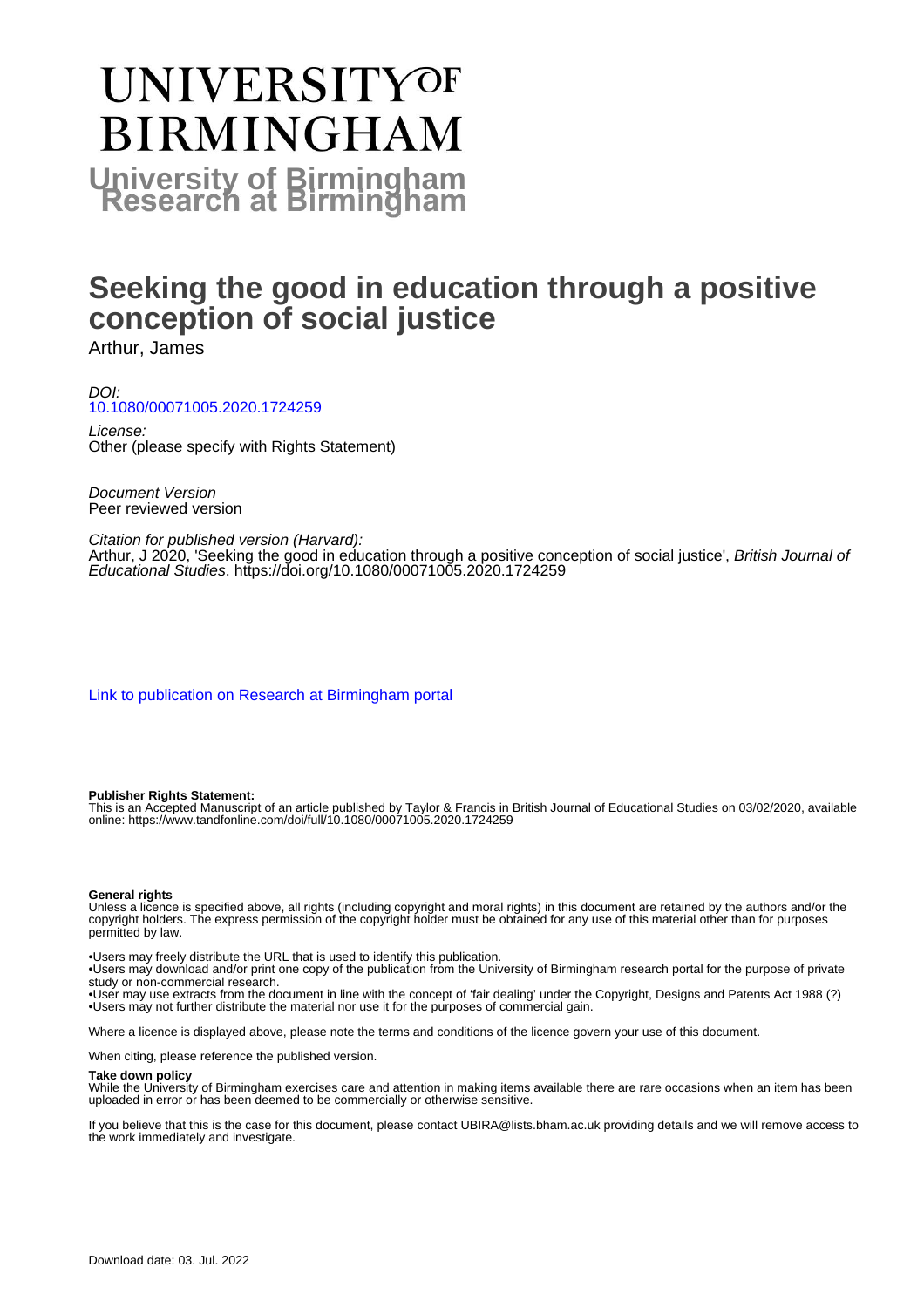## **Seeking the Common Good in Education through a Positive Conception of Social Justice**

**Abstract**: Many Schools and Faculties of Education in the UK and in the Western world have 'social justice' written into their mission statements, and some departments and research centres based in Schools of Education include 'social justice' in their department names. But are they concerned by questions of social justice in education, or has the term become somewhat vacuous and devoid of substantive meaning? The present article subjects recent discourses about social justice in education to scrutiny and finds them wanting in various respects, in particular when juxtaposed with historical accounts of justice by philosophers such as Aristotle or Aquinas. Among the complaints made here is that most educational accounts (a) make do with a 'negative' conception of social justice as focused on specific cases of injustices without any positive conception of what social justice means in its entirety, (b) foreground institutional justice at the expense of justice as a moral or civic virtue, (c) fail to connect the identification of justice or injustice to an account of *phronesis* or practical wisdom for integrating values, (d) shy away from associating social justice with the 'common good' and (e) fail to get to grips with some thorny normative questions about the role of justice in the ordering of goods in a hierarchy towards the highest good. Along the way, various remedies are suggested in order to make 'education for social justice' a more workable ideal.

**Keywords**: social justice; educational discourse; Aristotle; Aquinas; highest good

Jubilee Centre for Character and Virtues, School of Education, University of Birmingham, Birmingham, B15 2TT, U.K.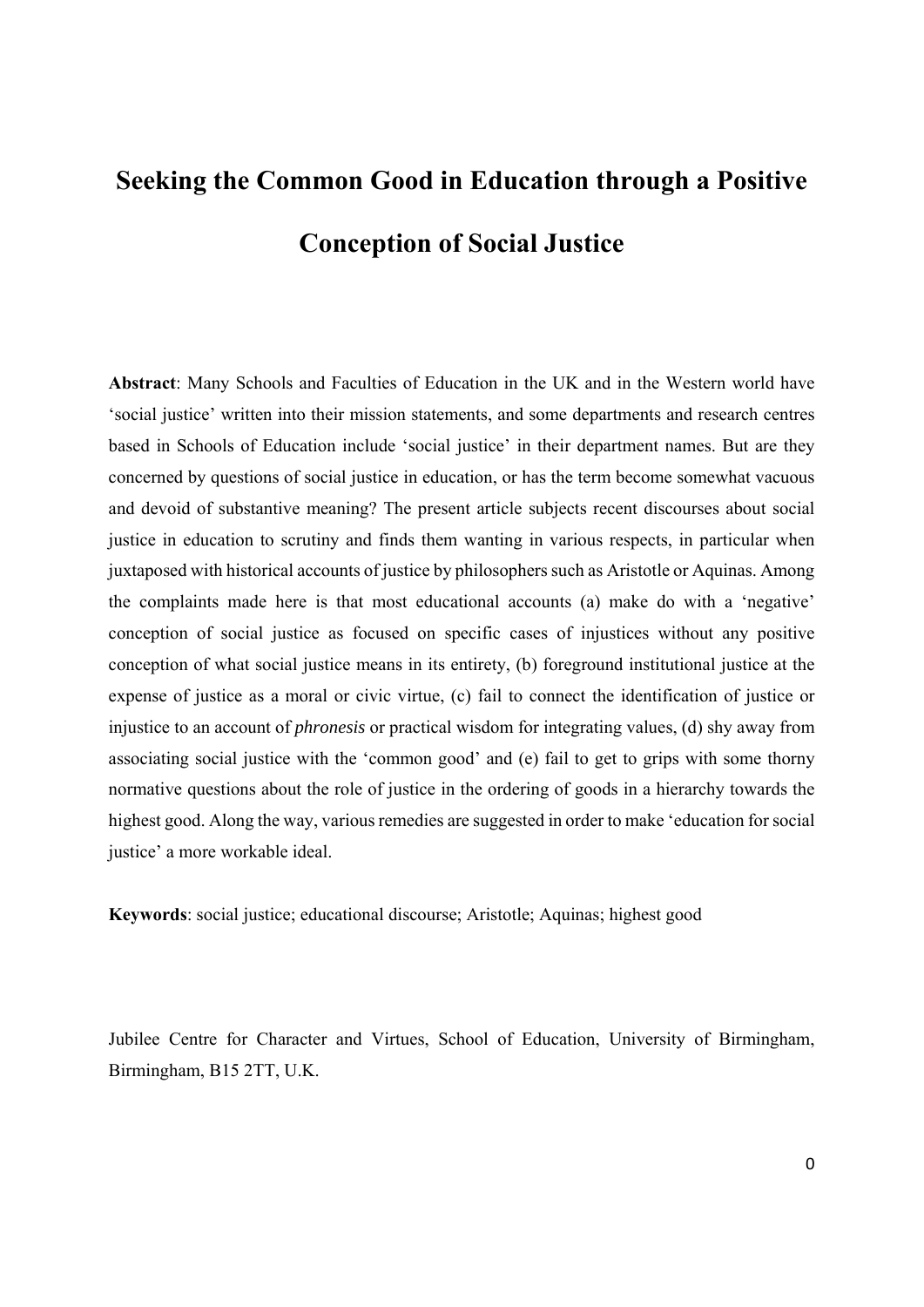### **I. The perils of 'negative' social justice**

Concerns about social justice loom larger in educational discourse today than perhaps ever in the history of educational thought since the days of Plato and during a brief proliferation of interest in justice during the halcyon days of Kohlbergian moral developmental theory in the 1980s and 1990s. Many education departments in the UK have 'social justice' written into their mission statements, some departments and research centres based in Schools of Education include 'social justice' in their department names. This would suggest that there is a preoccupation with teaching and researching the facets of social justice, and its impact on education broadly, in the British Education System in the twenty first century. Various disputes about educational provisions and procedures that would previously have been couched in mere technical terms, relating to effectiveness and feasibility, or to important but non-justice-relevant values, are now conceptualised as debates about social justice in education. Those include, to name a few examples, worries about provisions for education (Courtney, 2015), fears that over-emphasis on academic attainment increases stress in the lives of students and reduces their engagement with learning (Howell, 2015; Hutchings et al., 2016; Horgan, 2007; Kulz, 2014) and even disputes over the relative importance of teacher autonomy, professionalism and accountability (Sahlberg, 2011).

What is striking about this radical revival of interest in social justice in educational circles, however, is how fragmented, underdeveloped and badly articulated the underlying socio-moral ideal of justice typically seems to be. It is often not entirely clear whether the same ideal is being invoked or whether people are talking at cross purposes. In some cases, 'social justice' just seems to function as an umbrella term for whatever the relevant author happens to value. We are not talking here only about the general fragmentation of value discourse, often attributed to a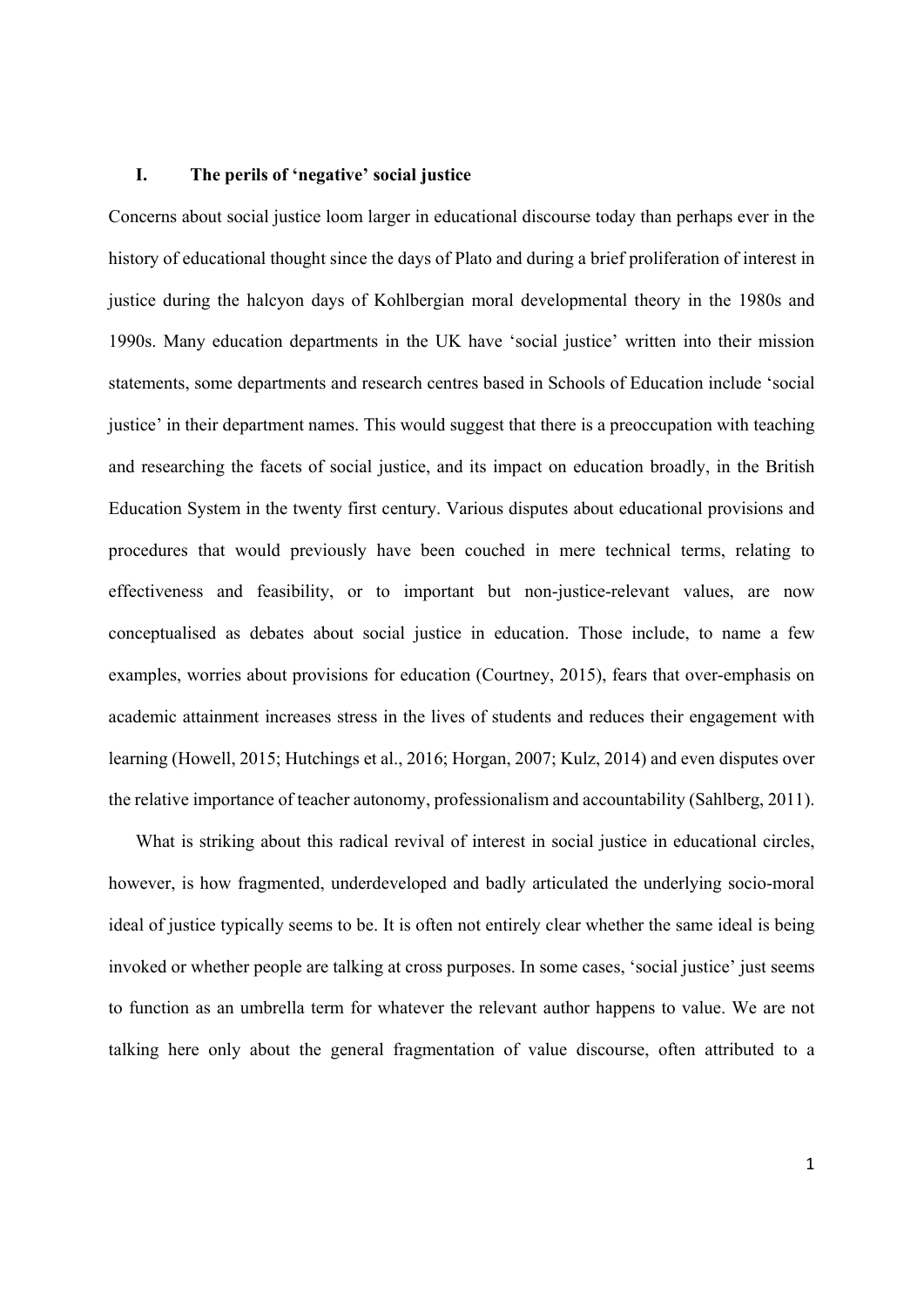postmodern period in educational thought, but rather about more specific shortcomings and lacunae in the relevant justice-in-education literatures.

 The aim of this article is to reflect on the state of the current justice discourse in education and to offer some remedial suggestions. We are not proposing a new cure-all specification of social justice. Rather, the aim is to plot a path down which future social justice discourse needs to go in order to make it more educationally relevant and give it more theoretical and practical traction. Let us begin with three scattered observations which attest to the odd and somewhat paradoxical nature of educational discourse on social justice – and sometimes lack thereof where it matters most, as in the first example.

 The UK Department for Education, under previous Secretary of State Damien Hinds, recently signalled the introduction of new benchmarking questions against which schools can assess their approaches to character education. However, social justice is not mentioned in these documents, although – historically – it is difficult to find prominent educational thinkers who would not have foregrounded social justice concerns as part and parcel of good character. This lacuna may create an impression of character education as one of the few areas of educational efforts where concerns of social justice are not considered relevant, and where the goal is simply the development of instrumentally valuable traits (such as resilience and self-confidence) that help the individual student thrive in isolation from any concerns about the common good.

Prominent educationist Elizabeth Campbell, who has written more than most others on the moral role of the classroom teacher, has recently come down as an ardent opponent of a social justice agenda in education, which she considers a 'distraction' from the core commitments of teaching (Campbell, 2018). A close look at the targets of her criticism reveal, however, that what she is directing her animadversions at is not social justice as traditionally understood in moral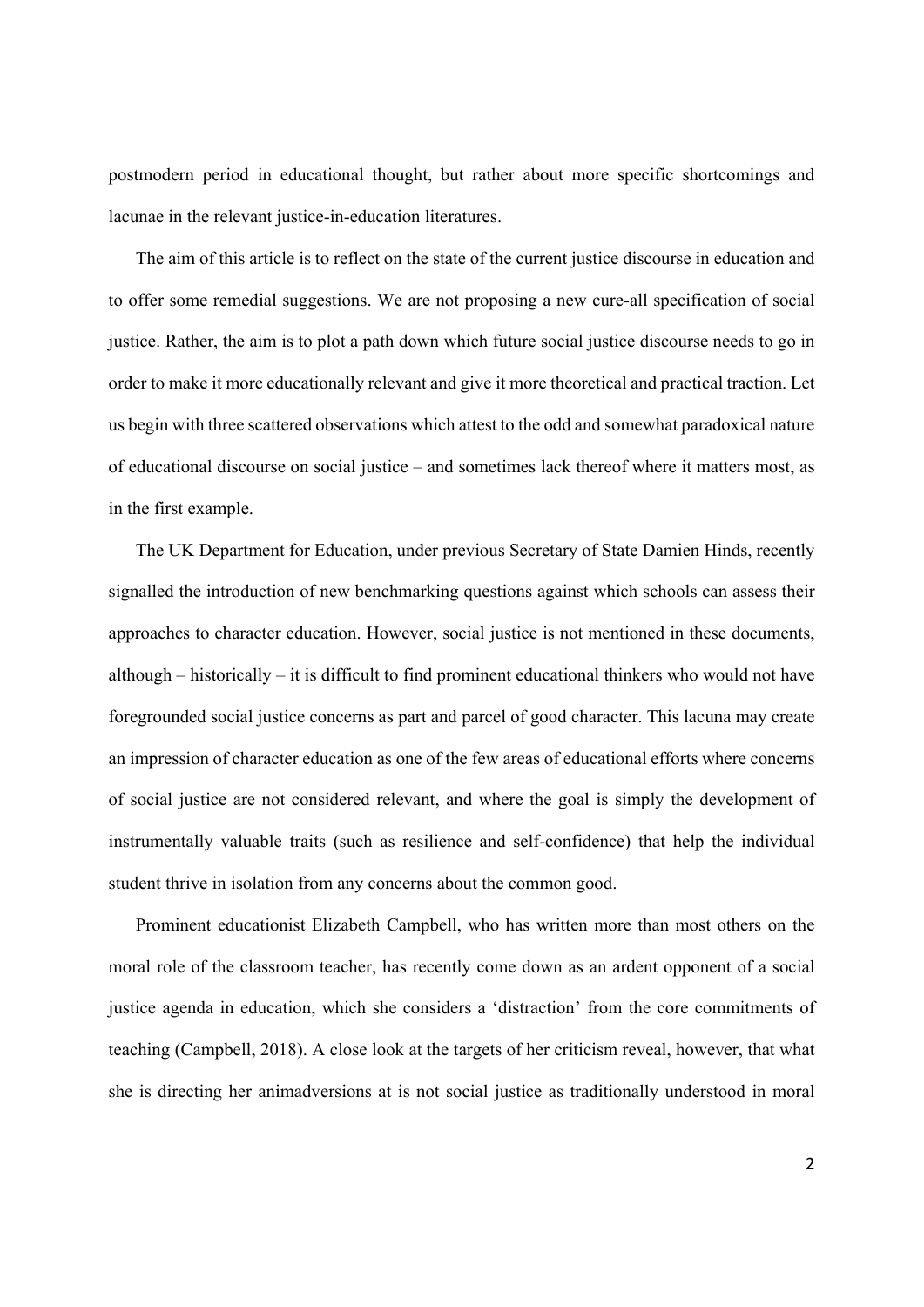philosophy but rather as a euphemism for identity politics and political correctness which she, in turn, considers to be forms of postmodern contamination. So, Campbell may, in short, not be the sworn enemy of a social justice agenda – understood along traditional lines – that she appears to some to be at first sight. Nevertheless, she explicitly rejects the moral requirement that teachers need to see themselves, and act, as agents of social justice motivated change. That someone as deeply engaged in the moral dimensions of teaching as Campbell has seen reason to object to 'social justice', as it is considered today, indicates that there must be something distorted about this discourse as it has developed in the recent educational literatures.

At the opposite end of the spectrum, philosopher Alasdair MacIntyre argues that teachers should ideally be overt agents of social justice, and he nostalgically pinpoints a period in history, during the Scottish Enlightenment, when teachers were such agents. At the same time, MacIntyre is not sanguine about the capacities of contemporary teachers to overturn current free-market liberal theory and oppressive capitalist structures – the real reasons, in his view, why the basic justice rights of many children are not met in today's world. As a matter of fact, he thinks that the dual role of preparing students for real life and helping them develop their potential places competing and incommensurable demands on teachers, turning them into no less than 'the forlorn hope of the culture of western modernity' (1987, p. 16): a truly tragic predicament. So, in MacIntyre's view, although social justice should be an overarching aim of all teaching, current teachers do not have the intellectual nor personal resources to carry it through.

In this article we will be elaborating upon the assumption that current discourses on social justice in education have been led astray by lack of an overarching positive conception of what social justice is and how it is, or can be, motivated in teachers and students. In sum, our hypothesis is that – to bend a phrase coined by Isaiah Berlin about freedom – social justice discourses in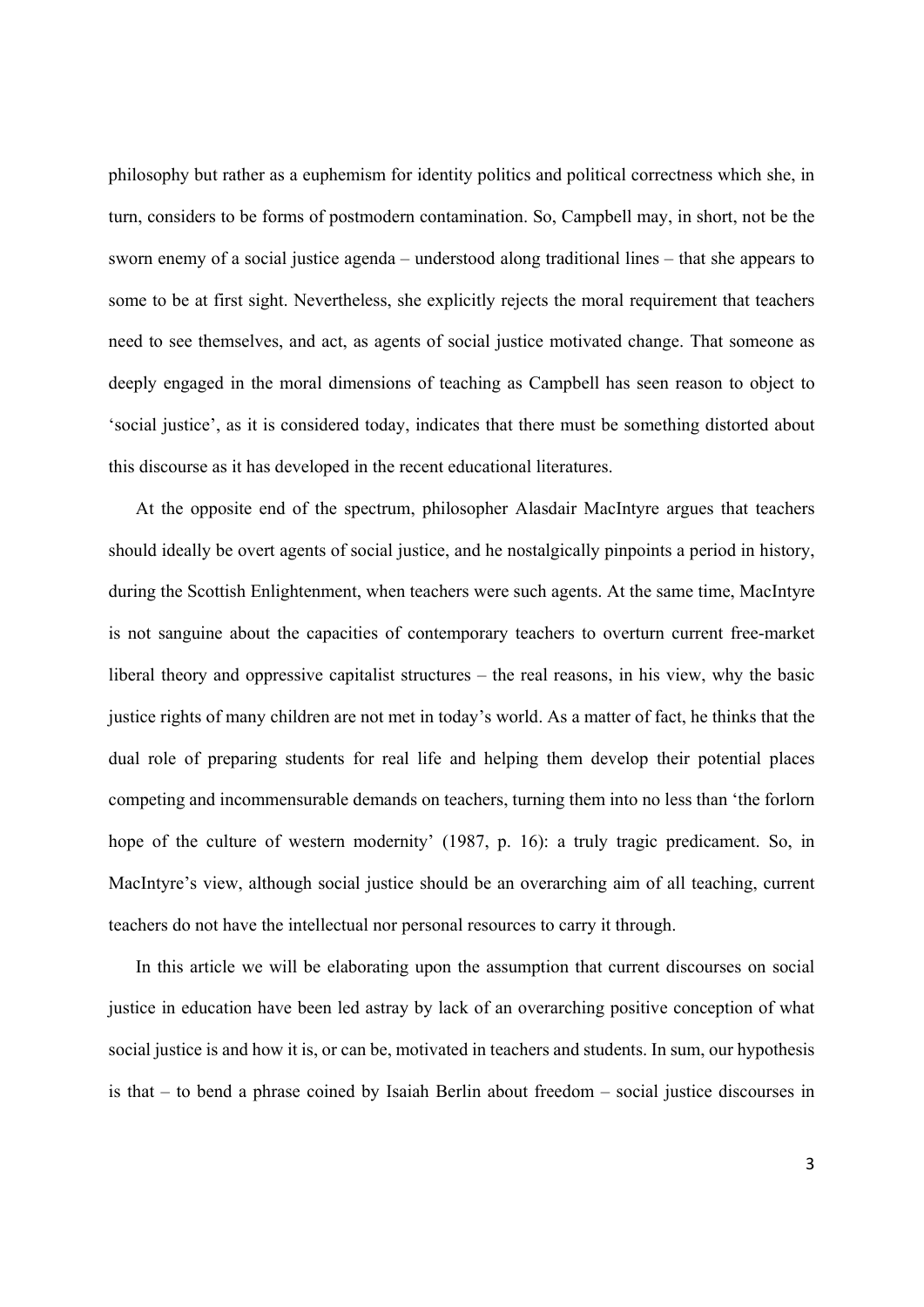education have been reduced unduly to focus on what could be called 'negative justice': specific barriers to the actualisation of justice. In short, the discourses have bogged down into discussions of cases of discrimination against various marginalised groups. Now, fighting discrimination is a laudable enterprise and far be it from us to oppose it. However, something seems to have been lost along the way: namely, a 'positive' conception of social justice as an overarching aim to aspire to – an aim to which the common cases of discrimination focused on in the literature can be seen cumulatively as barriers.

While the history of philosophical thought, harking back to Socrates and Plato, has seen many examples of such 'positive' conceptions of justice being developed, the 'negative' conception also has its advocates. For example, Amartya Sen (2009) argues that too much energy has been spent on trying to advance positive, comprehensive theories of justice. The snag is, he argues, that no consensus can ever be reached on justice in the abstract, or on how a perfectly *just* society would arrange itself. Rather, we should concentrate on removing *injustices* upon which all reflective agents can agree: hunger, disease and discrimination, for instance. While we grant Sen's point that positive conceptions of justice present a tall order in our multicultural post-Enlightenment times, we consider it a cheapening and coarsening of educational thought to give up completely on the aspiration for a positive conception of social justice in education and reduce the discourse to examples of 'bad practices' and 'bad apples'.

Working with a positive neo-Aristotelian-cum-Thomist conception of social justice, we propose to argue that imbuing in students, through 'character education', 'education for flourishing' or just good education more generally, a spirit of seeking the common good through social justice would give current educational practices the socio-moral mooring that they so badly need. Such a positive account of what socially just education we will offer draws from a neo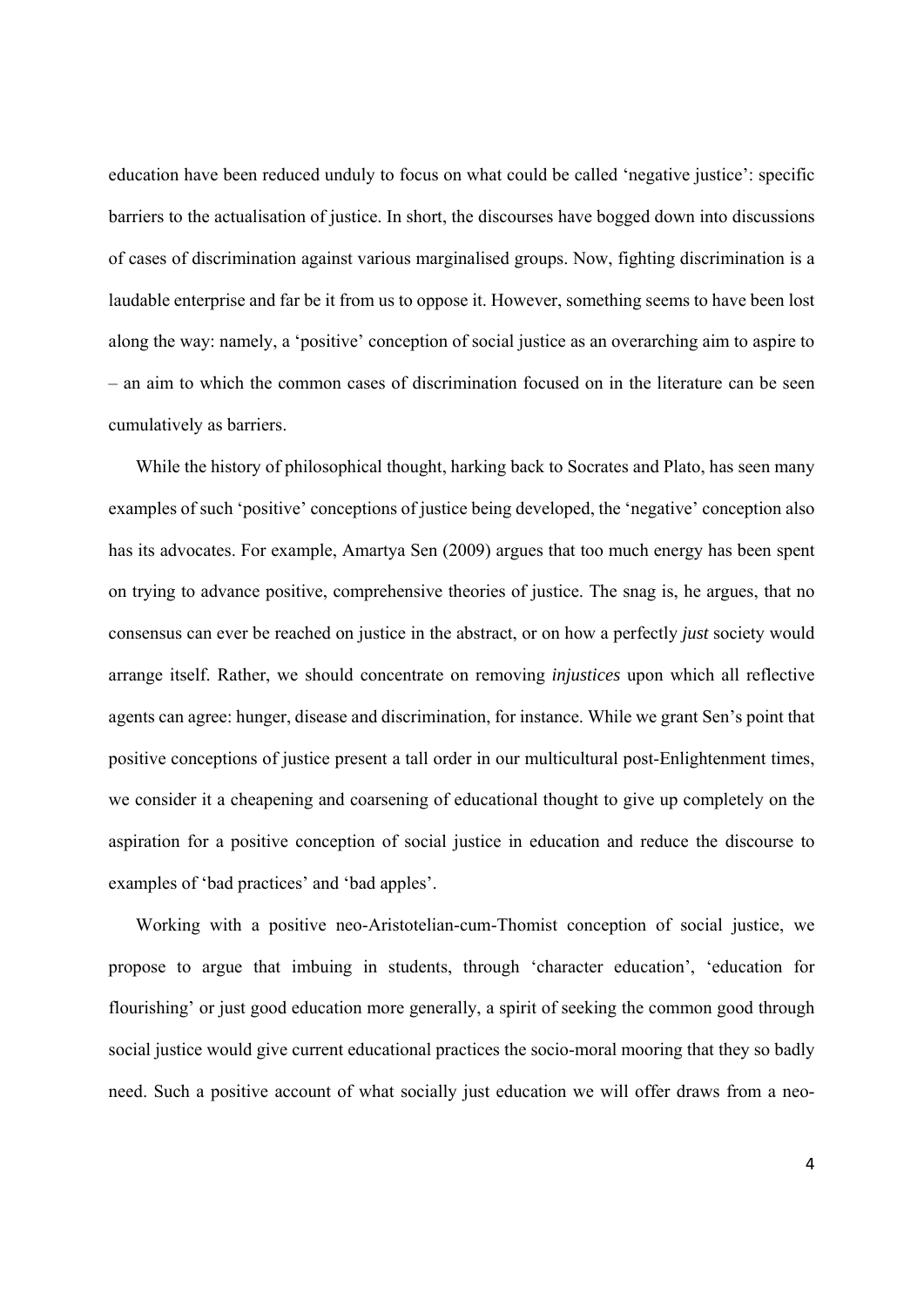Aristotelian picture of human flourishing (Kristjánsson, 2020). The good we seek for all stakeholders in education – students, families, and increasingly large communities – is, we think, nothing short of human flourishing. Although there cannot be such a thing as human flourishing if there are not individual human beings who flourish, we argue that human flourishing is best understood as a common good, rather than just a matter of aggregate individual success, attainment, health and wellbeing. Our understanding of human flourishing is intricately tied to an understanding of virtuous activity and character education, again, in the context of pursuit of common good. In addition to providing a framework for thought about justice *qua* virtue and common good, we will give special attention to the intellectual virtue of *phronesis* (practical wisdom), urging that focusing educational efforts on helping students grow in practical wisdom is a surefooted way of helping them to flourish.

We conclude with a discussion of hierarchies of good, urging that educationalists cannot do without ways of encouraging students to think about whether there is such a thing as a highest good at stake that they can draw upon in orienting their lives, and that, in fact, educators and theorists also need to work in light of such an orientation.

### **II. Social justice and the common good**

Although educationalists rarely give precise, clear accounts of the concept of social justice that informs their work, most seem to be implicitly working with a picture of social justice focussed on ensuring that a particular sort of good outcome is accessible to as many students as possible. Some of the relevant desiderata are directly tied to compulsory education, for example, the need for an educated citizenry in a democratic polity and the need to give young people opportunities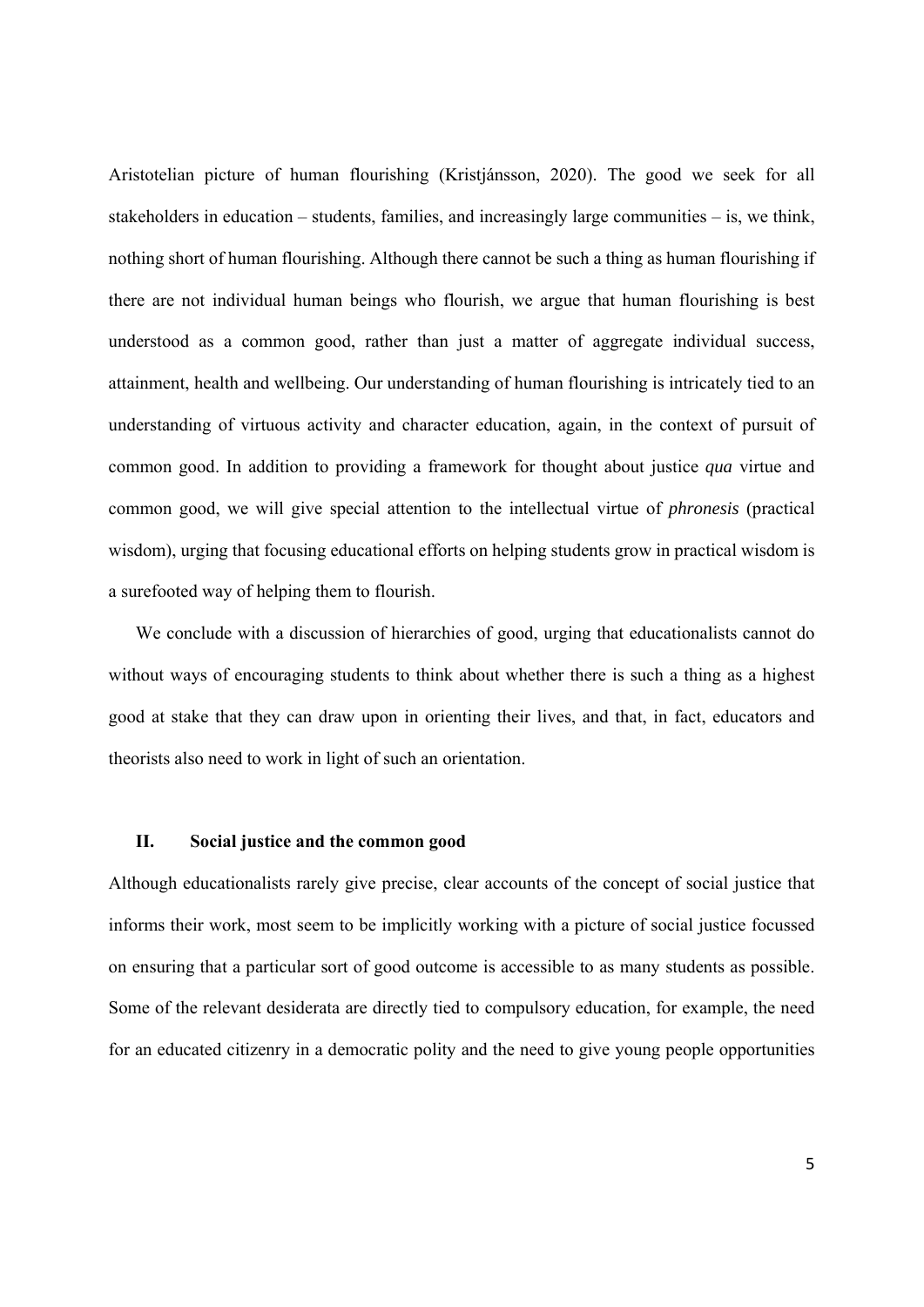to be successfully socialised in among a diverse peer group in order to give them experience that will suit them to successful adult lives in a pluralist society.

Whether the vision of a more socially just system of education looks to the need to equip students for economic success, or the need to give the experiences necessary for full participation in a pluralist democracy, or both, the sense of urgency in recent disputes seems rooted in an understanding that the school systems under discussion are in one way or another discriminatory. In other words, they are not providing fair access to all the students they serve, and so are failing some students (see e.g. Grant, 2012). While we share this assumption implicit in much of recent educational discourse, we regret how fragmented and compartmentalised (and often single-issue driven) the motivation towards social justice seems to be. Even when social justice is understood as a civic virtue, as opposed to a mere political ideal – which is mostly *not* the case, it is often treated as if it were a one-trick pony: if only *this particular barrier* to social justice in education can be overcome, then educational systems will change radically for the better. The lack of a wider lens often seems to come down to shyness in invoking any overarching conception of the common good and how social justice needs to be understood as contributing to that good in its entirety.

Admittedly, frank talk about 'the good', let alone 'common good', has been out of fashion in educational and social scientific circles for some time, but we think that there is no way to so much as understand recent disputes over what might count as socially just education without seeing them as fundamentally concerned with what will make for an education system in the service of the common good. For example, without presupposing that it is *bad* for the common good to ignore the interests of the most vulnerable, marginalised, and otherwise disadvantaged students, and that systematic discrimination is *wrong* from the perspective of the common good, one could not so much as see the point of some of the most fraught conflicts over education policy.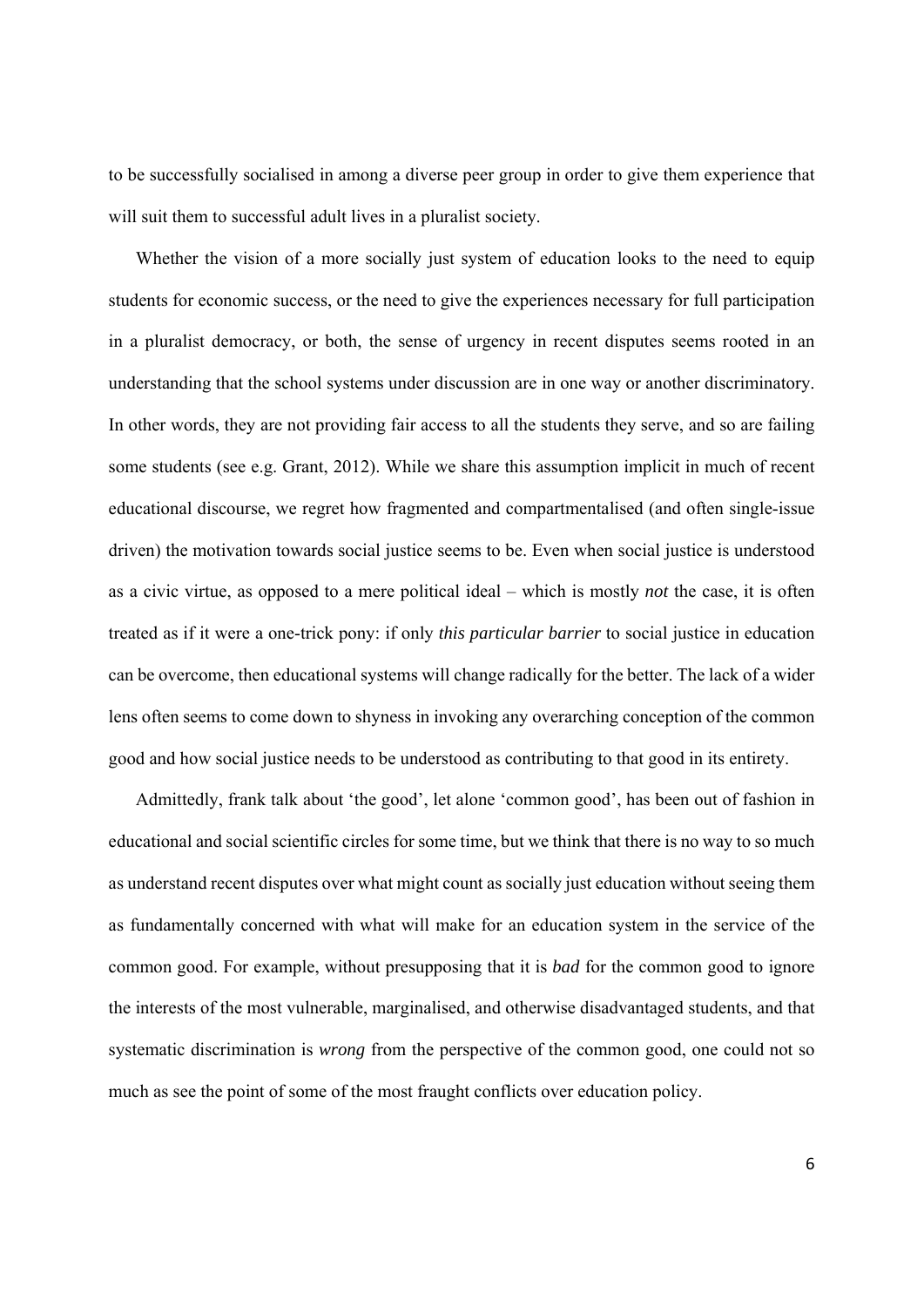We want education to encourage students and teachers both to seek good and to work against bad. That is the spirit that animates, or at least should animate, work for social justice in education at every level – from the most abstract academic research to concrete pedagogical and curricular proposals. However, we believe 'seeking the good' is logically prior to 'working against the bad', and this explains our call in this article for a 'positive' conception of social justice.

All that said, educationalists can perhaps be forgiven for fastening on specific examples of injustice rather than invoking a comprehensive conception of social justice. The phrase in contemporary usage is commonly employed evasively and it is difficult to find a precise definition in a literature which is rife with diverse meanings and approaches. This is made even more complex when both liberals and conservatives regard their conflicting political causes to be socially just. There is the conservative view that, as human beings, we are not perfect nor are we perfectible and we live in societies that are not perfectly just to the extent that complete social justice is practically unattainable. In contrast, the liberal view is that our nature is not fixed but constantly changing with an almost unlimited potential for positive development. Since our nature is plastic, the obstacles to social justice are ignorance and faulty social institutions. This liberal view produces an optimistic belief in progress and in solutions to social problems which, it is believed, will eventually lead to the realisation of the good society.

The absence of common meaning and the increased tendency towards vague generality in describing social justice is well illustrated in *Readings for Diversity and Social Justice* by Adams *et al.* (2016). The book contains a collection of 95 articles and not one defines social justice in general, but instead they address numerous issues of perceived injustices. Multiple causes are promoted and this leads to a catalogue of negative words in the titles of the articles including: oppression, shame, stigma, struggle, guilt, prejudice, racism, sexism, homophobia, white privilege,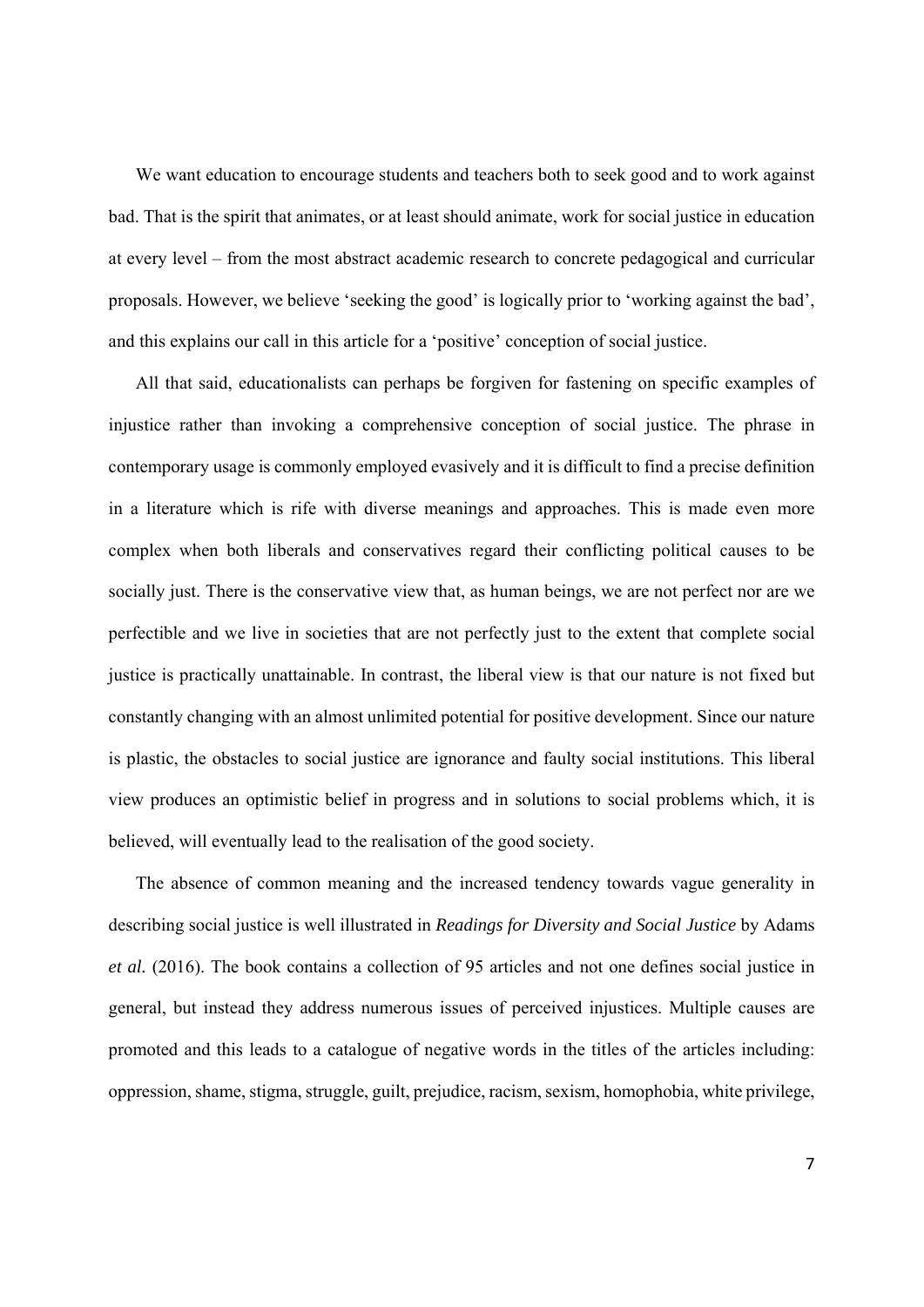and much more besides. The *Handbook of Social Justice in Education* by Ayres *et al.* (2009) adopts a similar approach and together both texts call for active resistance to all the forms of injustice that they describe. The authors effectively call for a revolution to radically transform society by addressing historical injustice which they generally claim is caused by the failure of capitalism and liberal democracy.

It is not surprising, therefore, that the idea of social justice has increasingly become associated with an array of political progressives who seek to disrupt and subvert any arrangements in society that they perceive to marginalise or exclude people. To achieve their numerous social visions of society, it is necessary for them to obtain power in order to force through government policies which will provide the goods to which they aspire. These aspirations aim to reorganise society in the interests of the least advantaged by eradicating racism, oppression, poverty and discrimination and by reforming institutions such as schools. Education is the vehicle of choice used by such social justice advocates to remove ignorance and liberate the minds of students from the hold tradition and non-rational belief have on them. From these stated beliefs and causes, it is possible to move towards building a contemporary general definition of social justice, but progressive social justice advocates typically avoid taking that final step, perhaps for fear of committing the ultimate crime of producing a universalist definition that would jar with their radically pluralist sensitivities.

Contemporary social justice discourses in education place schools at the service of social change. The first thing to be observed is that talking about social justice in relation to school structures and educational systems typically avoids any emphasis on talking about individuals or their actions. The idea that educators ought to encourage students to cultivate their own virtue of justice, to become free moral agents in society and to contribute intentionally to its common good,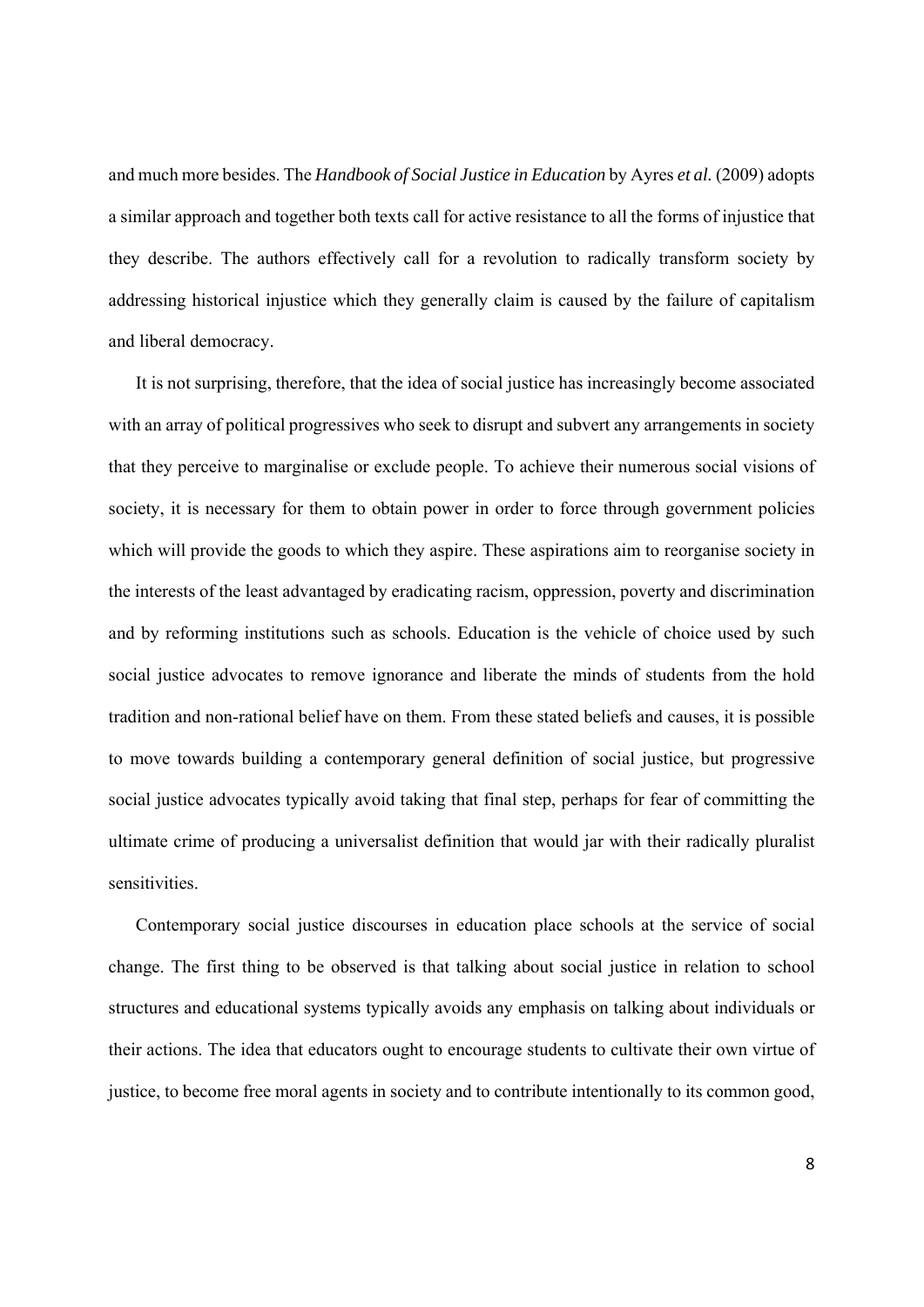is almost wholly absent from the educational literature on social justice. Instead, this literature looks first to the conditions of equity in any given society based on economic or political structures rather than on individual persons. The 'social' element experienced by the individual in society is seen by social justice advocates as entirely socially constructed – not determined by biology, ecology or human nature, but rather as a creation of specific cultures situated in unique historical contexts. Consequently, this literature advocates for a redistribution of goods which is joined by claims for the recognition of the distinctive perspectives of ethnic and sexual minorities as well as gender differences. It is this new idea of social justice that is advanced today and which is focused on the recognition of subjectively self-defined 'identities' rather than objective 'selves'. The ways educators go about defining social justice differ greatly, as already noted, but more importantly, while most will claim a social justice orientation in their work, few are able to say what it means in practice, apart from the amelioration of fragmented ills which do not necessarily have much in common, conceptually, morally or historically, except being ills. What separates our view from a standard conservative critique of this literature is that, rather than simply dismissing it as blue-sky thinking, we do not consider it systematic or radical enough.

John Rawls is perhaps the contemporary philosopher most closely associated with the idea of social justice through his work *Theory of Justice* (1971). He believed that rational individuals ought to create a society that is just and that justice is the first virtue of social institutions (1971: 3). Justice for Rawls is seen in terms of fairness in the distribution of goods. This has led to the idea that the desire for economic and social redistribution is actually pinpointing a right and that an individual has a claim on society to provide certain goods and services which must be made available by the efforts of others. By confounding *rights* with *desires*, such advocates of social justice often ignore the corresponding duty to every right. If a person has the right to the 'full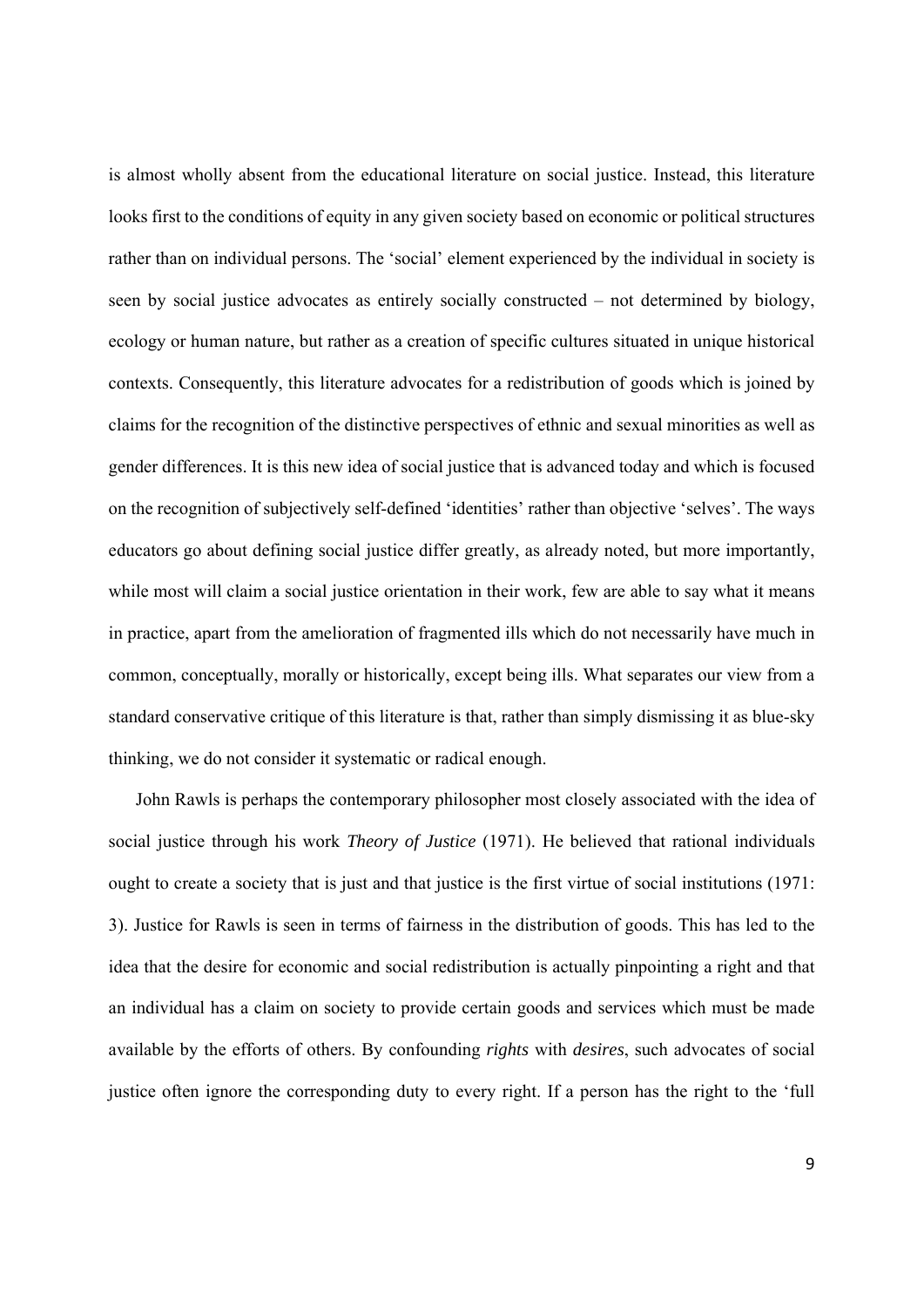development of personality', then some other person must have the duty of supporting them. This can lead to the mistake of equating society with the State and actually minimise the responsibilities and duties of individuals. Moreover, in an un-Aristotelian move, Rawls sought to eliminate any sense of pre-institutional deservingness (or lack thereof) from the concept of social justice.

It is worth exploring the historical origins of the concept of social justice. It is possible to trace the origins of social justice to Biblical texts such as Job 31: 16-22. In *Galatians,* in the New Testament, St. Paul makes clear that helping all people is not optional, but is a command. Yet to assist others in distress was still a *choice* made by a free person, as the recipient of aid could not claim this as a right. The virtues of mercy, charity, generosity, beneficence and gratitude are meaningless if what one gives to another is her by right. The example of the Good Samaritan further reminds us that it was a Christian duty to love our neighbours as ourselves. In these texts one could say that social justice involves working with or without others to accomplish a work of justice for the good of others. Justice is perceived as a virtue which in turn is seen as an attribute of an individual or a community. Justice, here, is not imposed by a government policy, but lies within the virtuous actions of the individual and of individuals in concert.

Christianity inherited the dual intellectual traditions of Jerusalem and Athens. Aristotle was clear that justice is one of the virtues that a State and an individual must possess. In both his *Ethics* and *Politics* Aristotle spoke of the distributive nature of justice. Social justice is about relationships with one another and for Aristotle it emphasised the social nature of human beings which Thomas Aquinas expanded to the duties and obligations we owe each other in helping to advance the common good of society. Building on Aristotle, Aquinas understood the common good to be that which benefits society in contrast to the private good of individuals. Citizens were not to exploit one another and in this sense the idea of the common good went beyond social justice, for it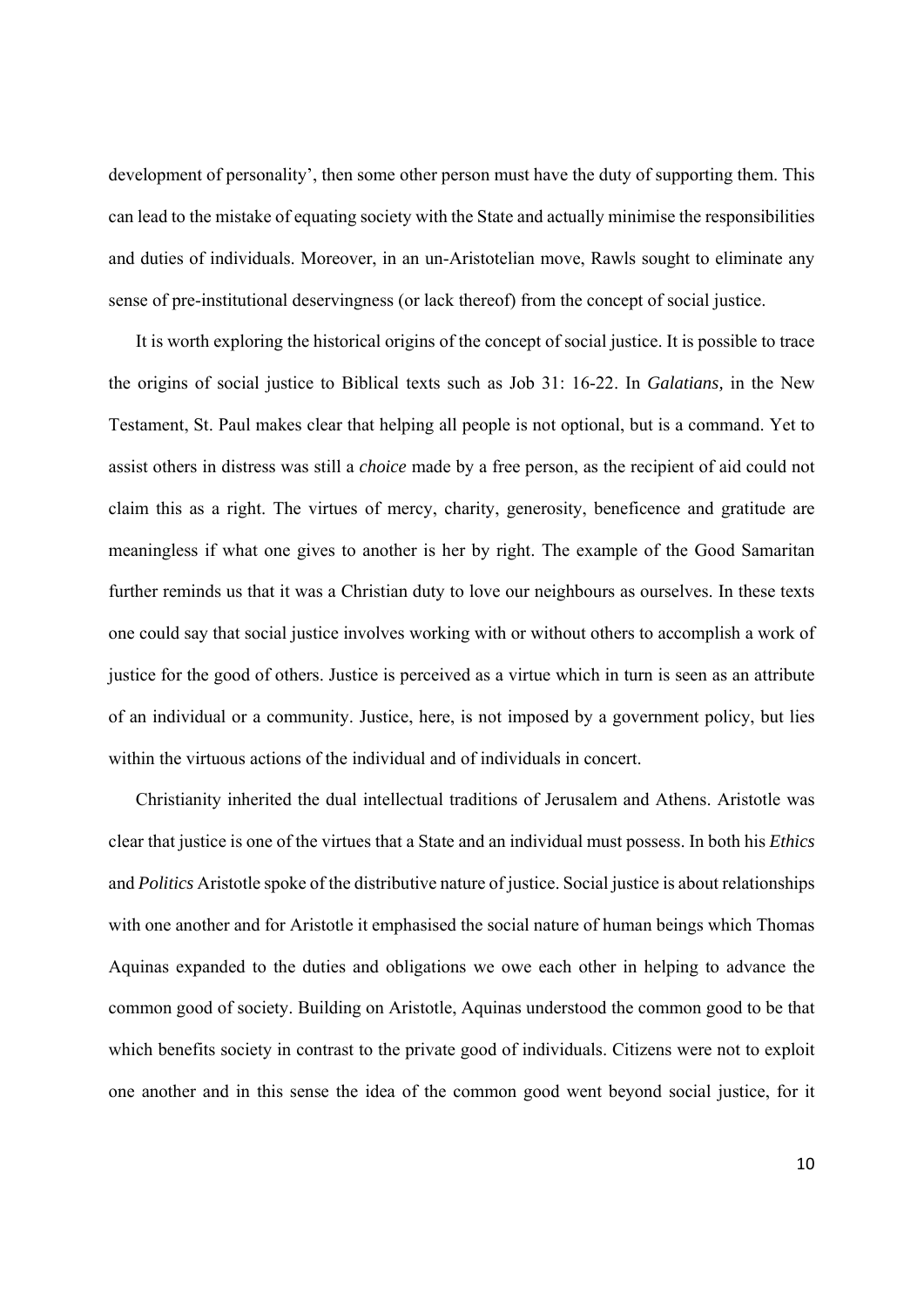required the good citizen to literally will the good in others; either through the virtue of friendship (*philia*) in Aristotle's sense or the virtue of charity or love (*agape*), in the Christian sense. This is perhaps too much to expect, however, within a modern secular society.

The first use of the term 'social justice' (as distinct from mere 'justice') was by a Jesuit priest in 1840. Fr. Luigi Taparelli d'Azeglio (1793–1862) wrote *Theoretical Essays on Natural Rights* (1840) in which he explicitly refers to 'social justice' as emerging from a Thomistic natural law tradition. His aim was to combine classical ideas with more progressive modern ideas of the good society. Another priest, Fr. Antonio Rosmini-Serbati (1797–1855), wrote *The Constitution under Social Justice* (1848). Both priests were working out of a scholastic philosophy tradition that saw social justice rooted in the moral virtues: this view endorsed the Aristotelian notion that moral virtues serve human flourishing. They both saw the common good of society as taking precedence over individuals or social classes. They spoke about the civic virtues as the cement that held society together and saw social justice as involving some degree of economic and social equality as well as emphasising that human beings need to be treated with dignity and respect. For them, social justice required public virtue which in turn required the formation of citizens who were willing to serve each other, particularly to ameliorate social suffering and distress. In this vision of society, the individual, rather than the State, is placed at the centre. This notion of social justice was premised on an entire tradition of Catholic philosophy, especially its primary Aristotelian wing, but it has played little part in contemporary social justice efforts. This Catholic notion of social justice was endorsed by classic liberals in the nineteenth century minus the Thomistic orientation. It led to the development of more fluid definitions of social justice which came to be understood in a much looser sense by the end of the nineteenth century, as can be seen, for example, in the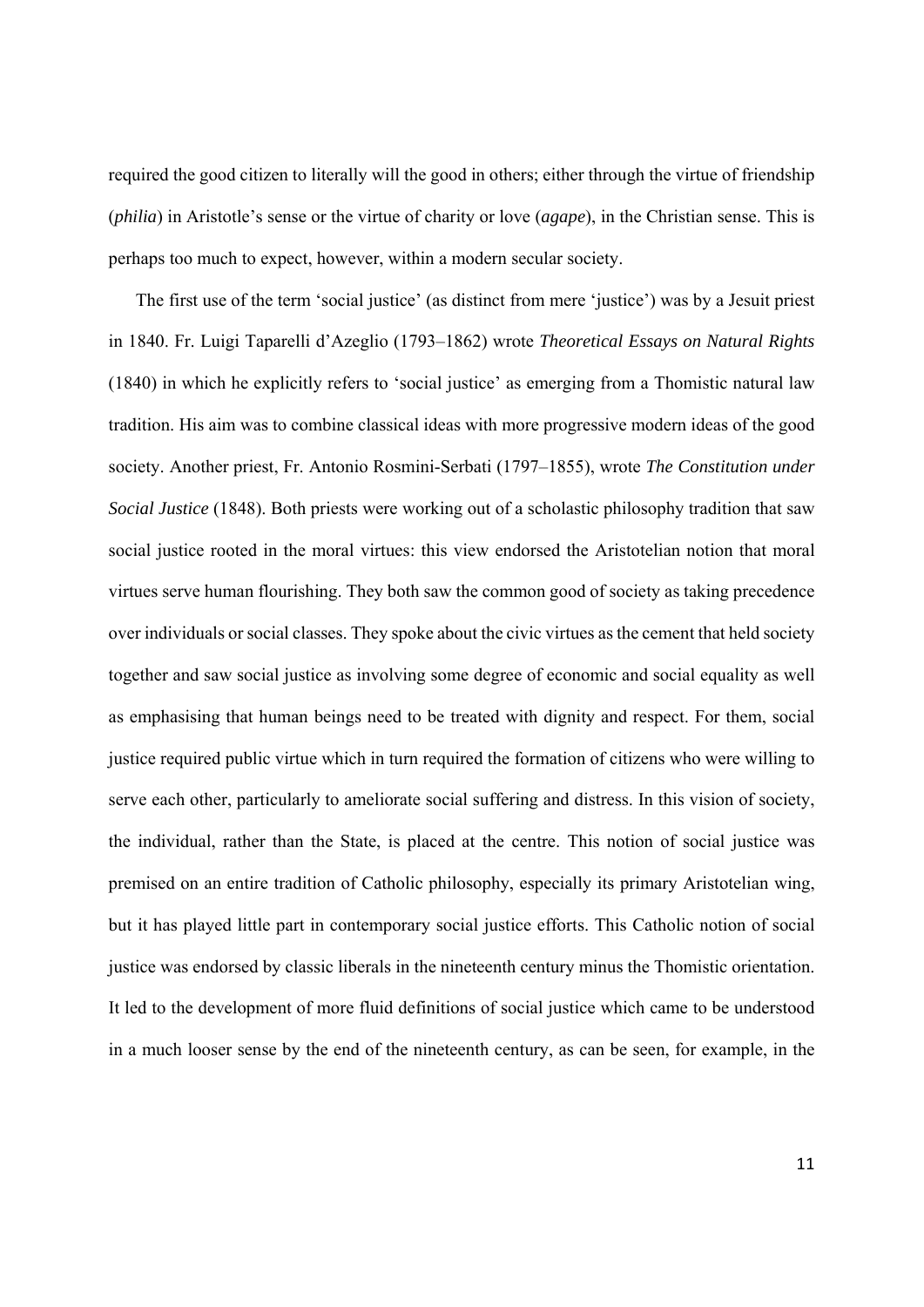secular version proposed by John Stuart Mill, as he tried to accommodate a social justice requirement within the edicts of utilitarianism.

A restoration of a more neo-Aristotelian view can be seen in Michael Sandel's (2009) understanding of social justice which he detailed in his three components of social justice: (1) justice involves maximising welfare, (2) justice involves always respecting some aspect of personhood, and (3) justice involves ideas about promoting the common good. In other words, welfare, freedom and virtue are the three components of social justice for Sandel who goes on to criticise the established liberal view that public debate should be neutral in regard to ideas of the 'common good'. Sandel (2009) advocates that we should engage in moral discussion in the public domain because 'Justice is served when people are acting as they ought to, in accord with morality and virtue'.

William Galston (1991) makes a useful distinction between virtues which are instrumental and necessary for the well-being of society and those virtues which are seen as intrinsically valuable as ends in themselves. In regard to education, it is necessary for the State to educate to foster good citizens, but social justice advocates in education appear to lack a cohesive conception of a life well lived or of anything that is intrinsically valuable. They do not attempt to directly further a particular and coherent view of human wellbeing, but rather favour many different visions of the human good even if those are contradictory. They are generally open to schools promoting critical thinking, new ideas, active participation in society, respect and tolerance, and they are against the use of force and are typically open to the ideal of compromise. These principled, and yet minimalist, 'virtues' generally set some parameters about how to conduct our common life, but they do not tell us what ends we should seek together. One could call them instrumental or procedural virtues, but a life that promotes social justice for the common good will require not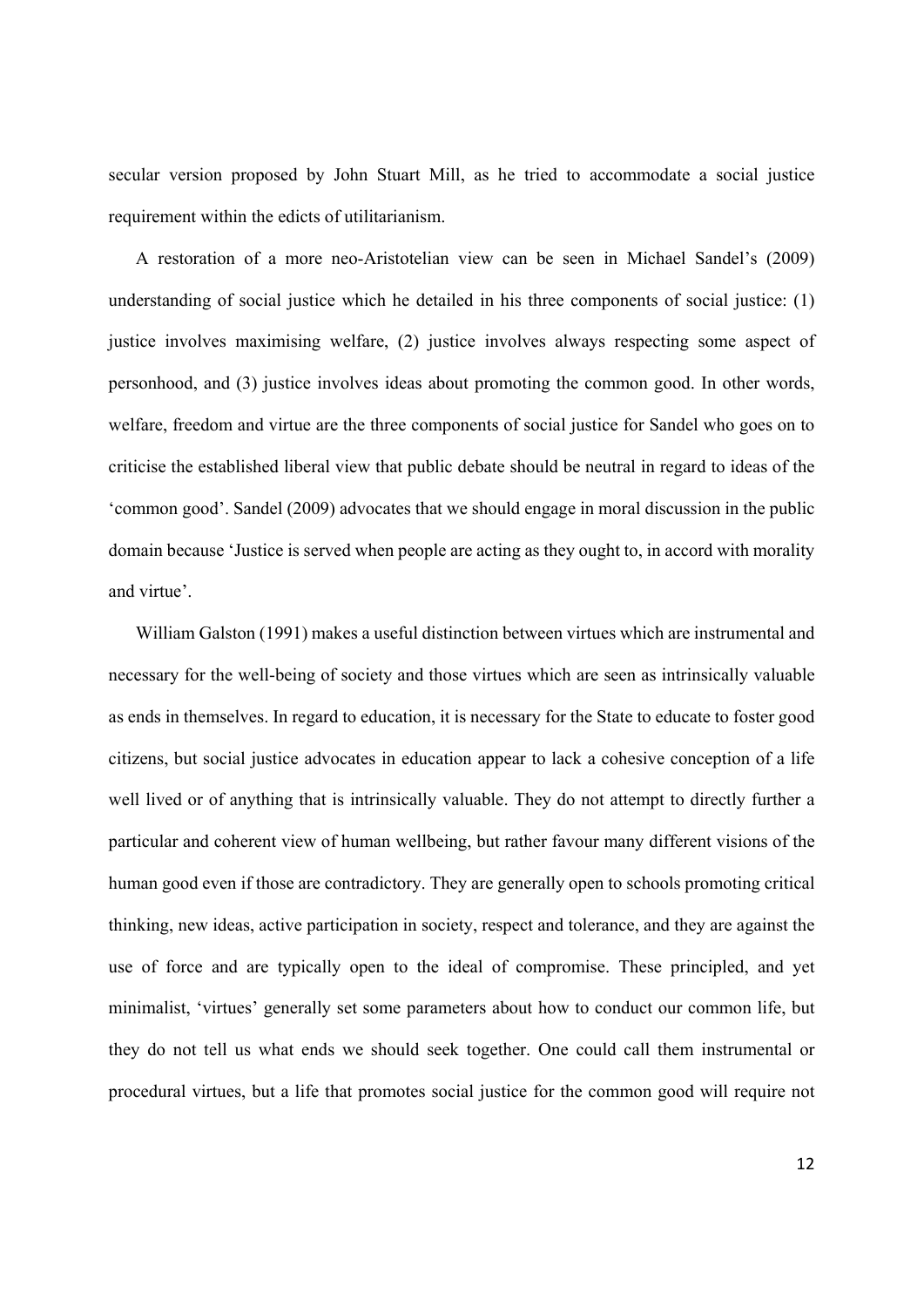only *procedural* virtues, but *substantive* virtues that aim at particular ends. For people to be truly committed to social justice for the common good of society, we need to create forms of life, nourished through education, in which virtue is central to the good of human beings.

Despite our lamenting in this article the lack of a coherent ideal of social justice in recent educational discourses, it is perhaps unwise to be too precise in formulating a definition, since social justice an open-textured concept. Yet even an open-textured concept can have a common core. We would argue that social justice does, but that this core is often neglected or bypassed altogether. Claiming to promote social justice is essentially to *make a moral claim*, but it is often used too indiscriminately to recognise the basis of the claim. It can entail, by way of intention (if not merely used as a good catchword), a profound concern for human wellbeing and even focus on the dignity of every human being, but justice is a moral virtue with a social dimension (hence often categorised as a civic virtue), and the 'social' dimension is precisely its orientation to the common good. To promote social justice is therefore, more than anything else, to promote the virtue of social justice and this virtue is at once conducive to and constitutive of human flourishing. Such promotion requires work at multiple levels, including the social conditions in which virtues flourish or wither. The cultivation of the self through social justice leads to and is nourished by the collective, for to preface 'justice' with 'social' is to emphasise the social nature of being a human person. As a virtue, therefore, social justice involves our willingness to promote the common good of the communities to which we belong: literally, to will the good *in* and *for* others. It must involve the positive conditions in which we can promote the flourishing of the individual and community. Limiting ideas of social justice advocacy to the detrimental effects of particular injustices on educational policy or institutional practices will not succeed in overturning historical injustices in ways that contribute to the common good.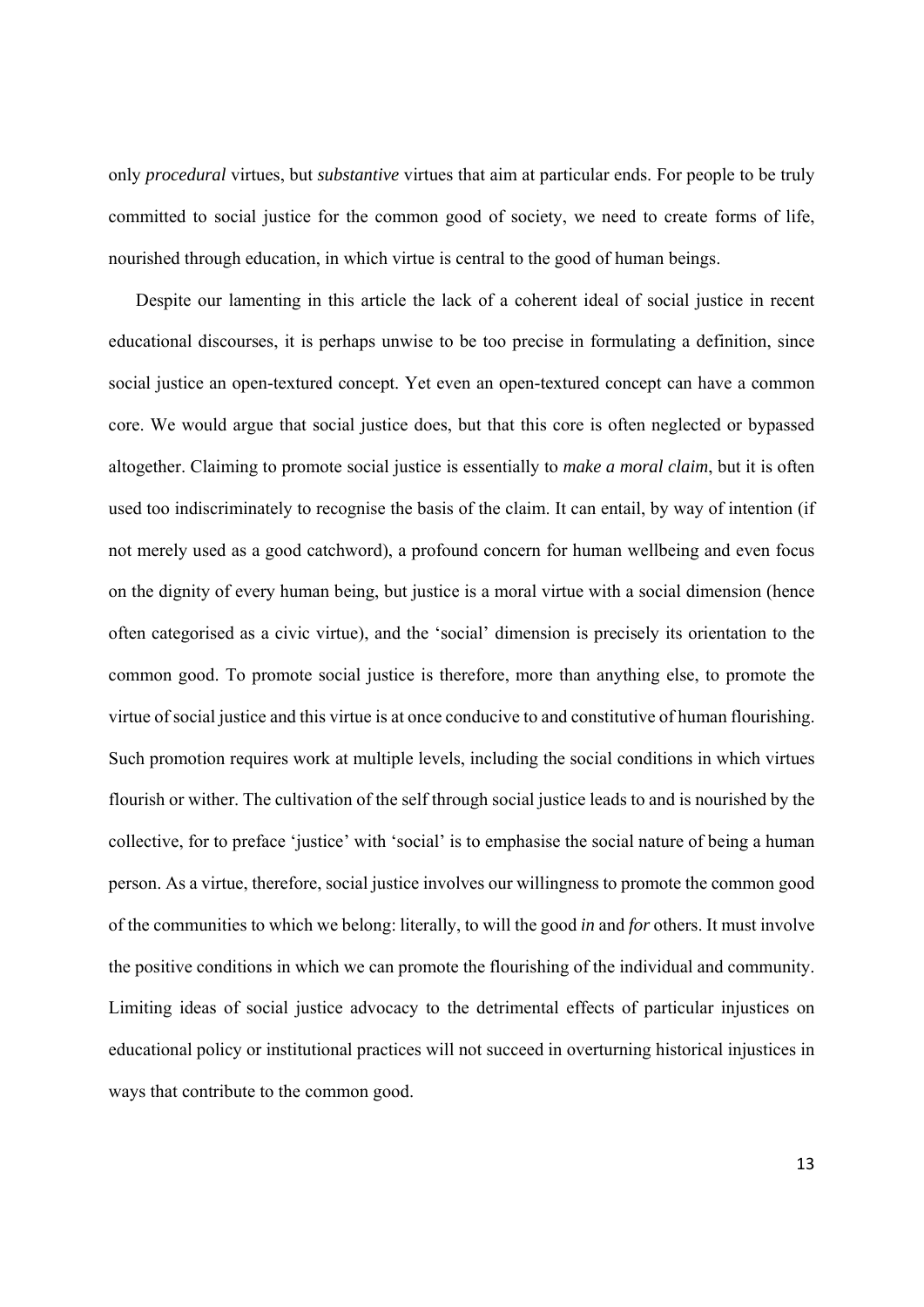### **III. Positive psychology, and some lessons from Aristotle**

Having complained above about the lack of a characterological dimension to current conceptions of social justice in education, it is instructive to turn momentarily to psychology. After all, there is a long tradition in psychology (especially personality psychology and later so-called positive psychology) of understanding socio-moral qualities as 'character strengths' of individuals. To be sure, in the well-known positive psychological taxonomy of 6 overarching virtues and 24 underlying character strengths (Peterson & Seligman, 2004), justice features as one of the virtues with the subordinate character strengths of teamwork, fairness and leadership. What exactly teamwork and leadership have to do with justice (rather than any other virtue) may be open to debate, as is the categorisation of fairness as a strength of character 'representing' justice rather than the two simply being considered equivalent or synonymous. We will let those issues pass for the moment in order to focus on some deeper problems.

 Peterson and Seligman (2004) claim to draw on a long historical tradition that harks back to Aristotle. Yet they understand the so-called character strengths, in a very un-Aristotelian way, as traits of behaviour that can be boosted indiscriminately through education, with 'more' always being 'the better'. There is no heed paid to Aristotle's message that too much of a virtue turns it into a vice. For example, too strong a sense of justice will elicit excessive indignation or even begrudging spite. More seriously, positive psychologists tend to underplay the componential nature of virtues and, in particular, underappreciate the value of the *emotional* component which Aristotle saw as the core component of any virtue. In the case of justice, there are long sections in Aristotle's *Rhetoric* which explain the emotional components of justice: a general virtue which he saw as, more specifically, made up of four particular but interrelated virtuous emotions: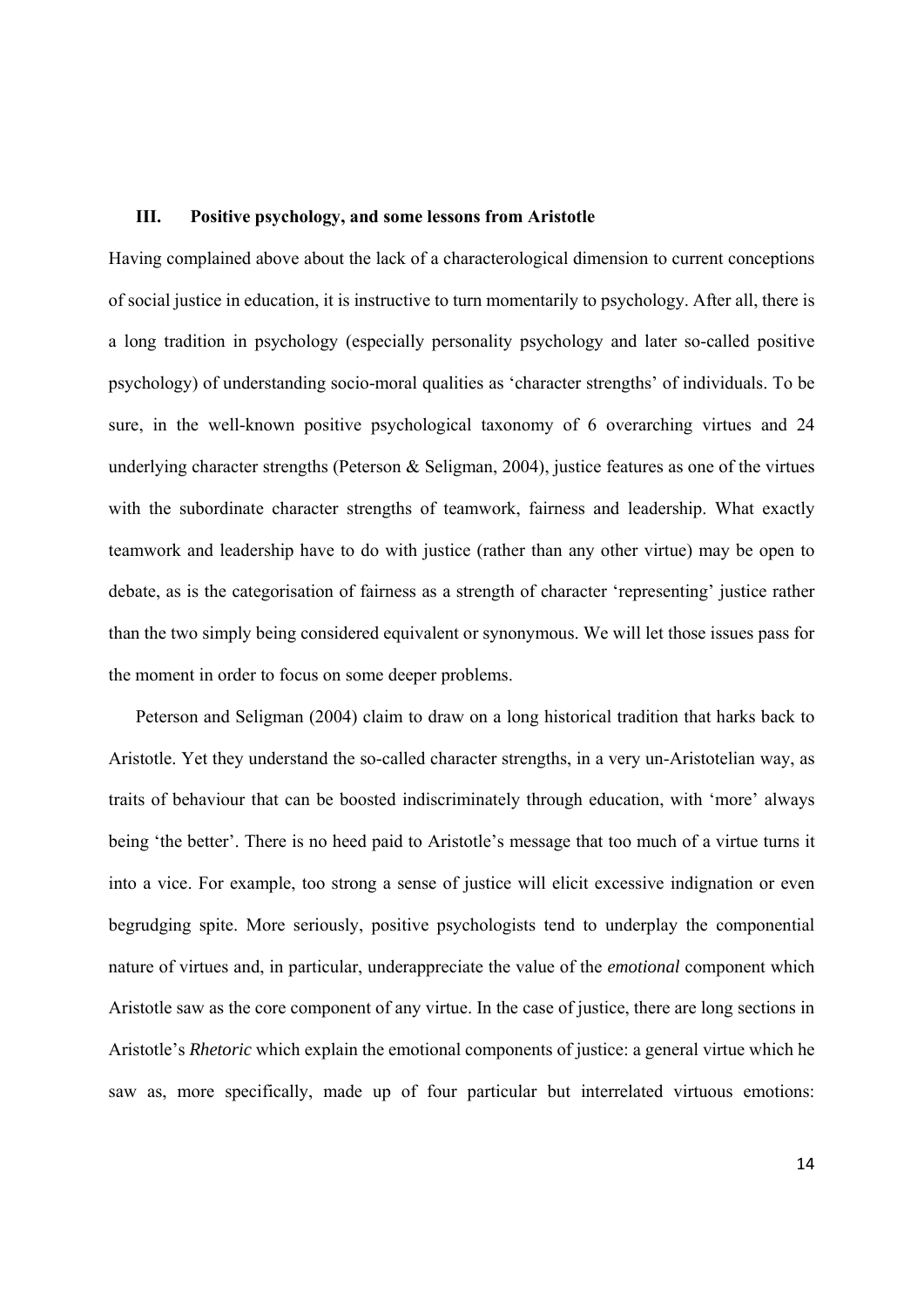*indignation, compassion, gratulation* and *satisfied indignation* (Kristjánsson, 2006, chap. 3). From an Aristotelian perspective, the development of character has, in its early stages at least, mostly to do with emotional sensitisation. Therefore, to understand the educational dimension of Aristotle's theory of justice, it does not suffice to read his *Ethics* or *Politics*. Long before a child develops an understanding of the intricacies of social justice as a political ideal, she senses manifestations of justice and injustice in her immediate surroundings and cries out – as young as aged two: 'This is not fair!' No account of justice as an aim of education will therefore work, according to Aristotle, which is not directed in the first instance at the development of proper emotions: learning to 'feel' justice or injustice at the right times and in the right proportions.

 The third and most serious mistake committed by positive psychologists – and the one most immediately relevant for the purposes of the present article – is its elision of any meta-virtue of adjudication when two virtues, such as justice and considerateness, may (seem to) come into conflict with one another. In Aristotle, the 'conductor' of a person's character 'orchestra' is the intellectual virtue of *phronesis* (practical wisdom). Without it, the moral virtues cannot really be actualised in any coherent way.

*Phronesis* has many functions in Aristotle's system (Darnell *et al.*, 2019), but two are most salient in the present context: the *blueprint* function and the *integrative* function. *Qua* blueprint, *phronesis* furnishes the individual with a general account of the good life as a life of individual and communal flourishing (*eudaimonia*): a sort of benchmark against which all potential sociomoral decisions can be measured and which lays the foundations of the person's moral identity. *Qua* its integrative function, *phronesis* arbitrates when the individual faces dilemmas and hard choices, ensuring that there is an overall cohesion to her characterological make-up. Although Aristotelians typically focus their examples of the use of *phronesis* more on cases where *different*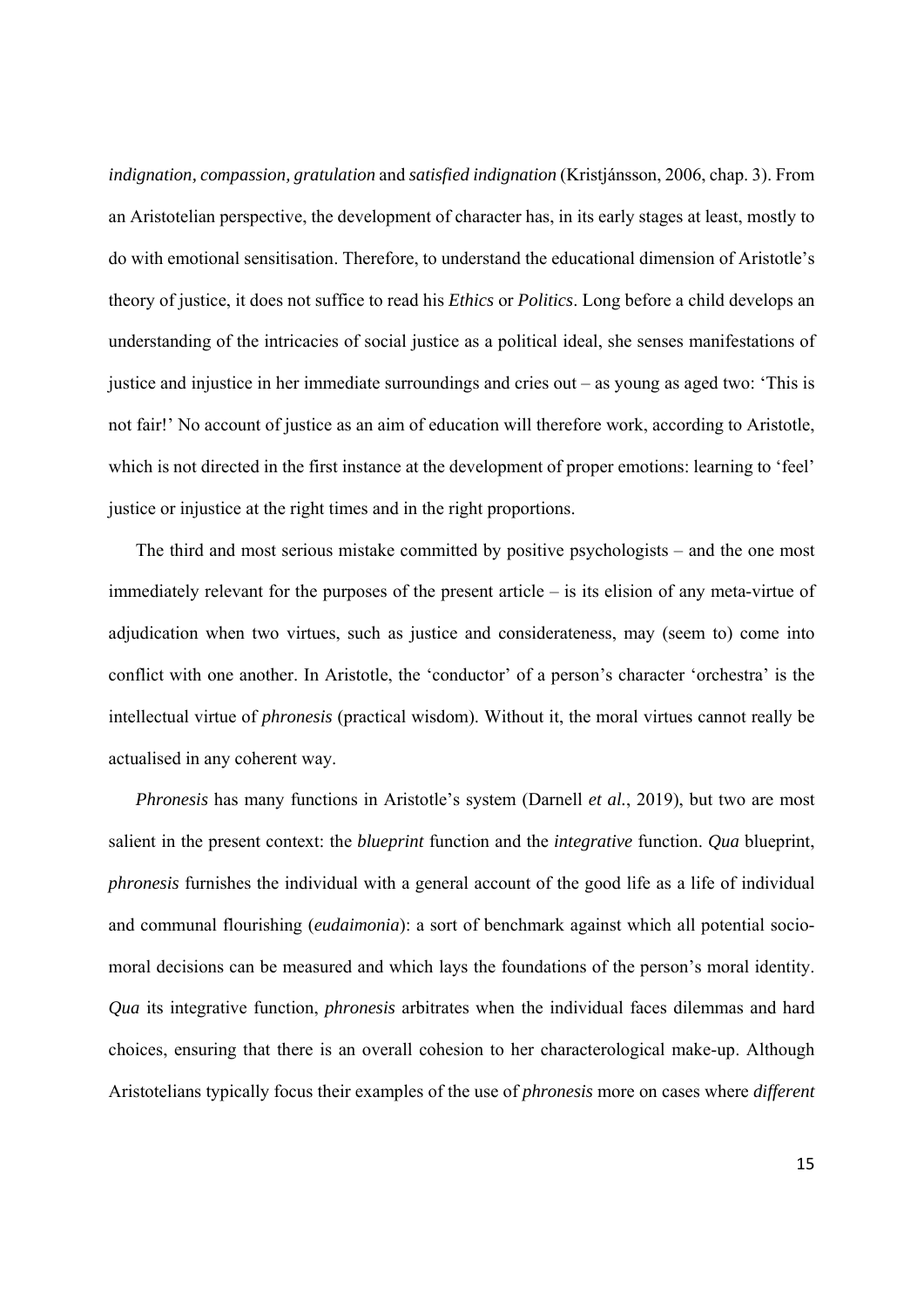virtues collide, *phronesis* also helps integrate responses by the *same* virtue in different situations. In default of it, the person becomes a kind of human chameleon, without any common core, without any integrity.

 Couched in Aristotle's language we can, therefore, reframe our repeated complaints in earlier sections of this article about the social justice discourses in education as complaints about discourses that seem to lack the required sense of the role of practical wisdom in the flourishing life. Without a blueprint of the good life – in this case without a positive conception of social justice – educationalists flounder down the cul-de-sac of fighting individual ills of injustice without any sense of what combines them into cases of injustice. And devoid of the integrative function of *phronesis*, efforts at mitigating injustice run the risk of being unsystematic, incoherent and even arbitrary. Fighting social injustice without the aid of *phronesis* would, for Aristotle, be a case of not seeing the wood for the trees, and we agree. Hence, justice education must, in our neo-Aristotelian view, more than anything else involve the development of practical wisdom. A happy side-effect of such education is that the student does not only become better at noticing cases of social injustice and understanding what they have in common; she becomes at the same time a better-rounded person overall and with a clearer moral identity across the board. However, having a clear moral identity, informed by a blueprint of the good life, requires some engagement with a fundamental question of morality: of how to seek the highest good.

### **IV. Seeking the highest good**

Developing a sense for what matters in life, developing emotional sensitivities that match this sense and understanding the ways in which one can contribute to the common good requires developing a sense for which goods are most important in one's circumstances. Noticing which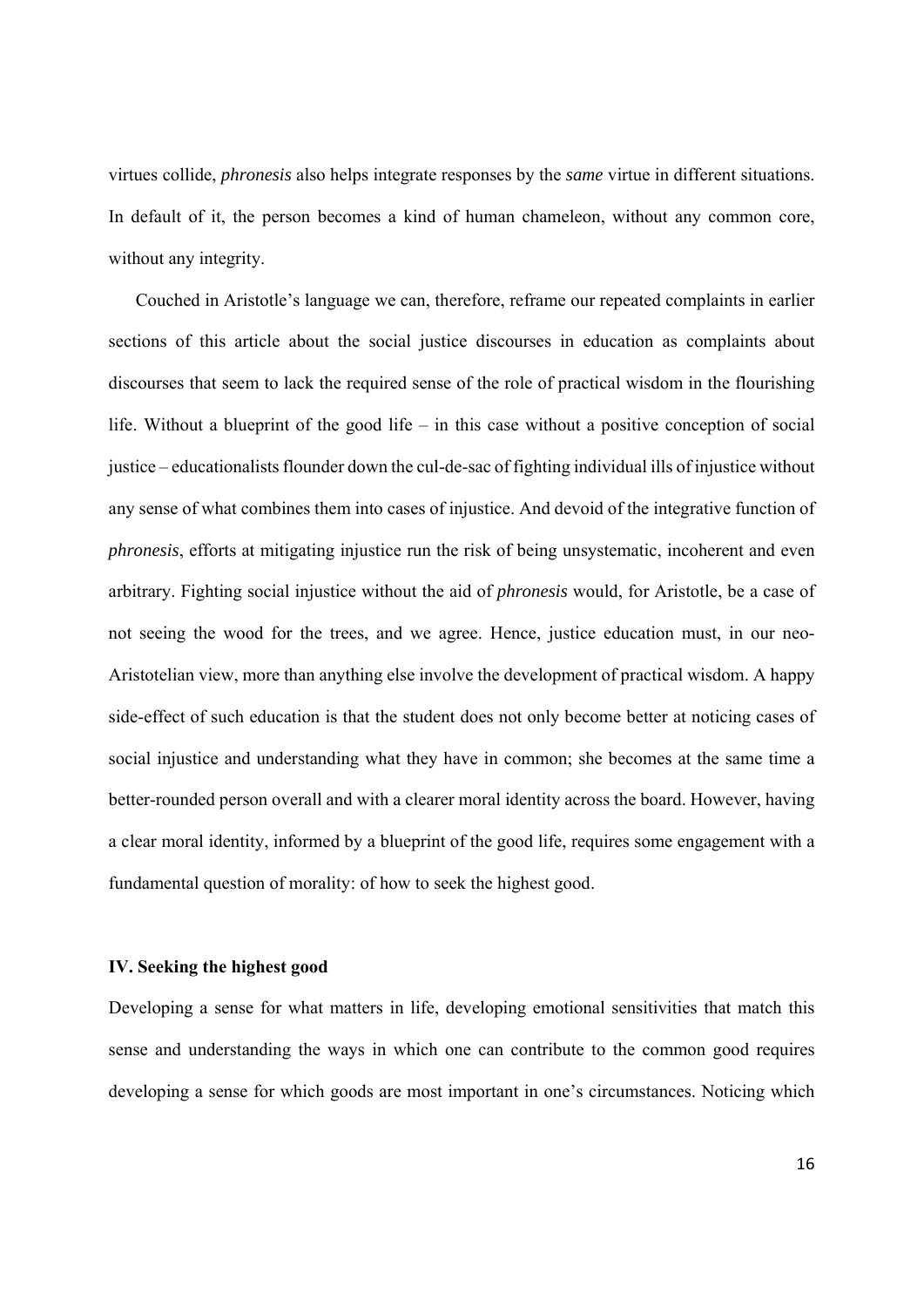goods are most important in which sorts of circumstances will help students develop their sense of what matters in life in a way indispensable to beginning to articulate the blueprint they need if they are to grow in or towards practical wisdom. More than this, it is in light of a sense of the relative importance of the things that matter most to them that students can find some guidance in integrating the cognitive, emotional, and affective attachments that provide the core of good character. A positive conception of a socially just educational system will emphasise the need to support and promote character development as a crucial ingredient of individual human flourishing, and students' efforts to articulate their sense of the relative importance of the goods they seek in and from life as one part of this. Sometimes, the relative importance of different goods varies from one situation to the next. Suppose that we are rushing to get to a staff meeting – punctuality and the species of fidelity that has us showing up for staff meetings tend to be good – and notice an injured child crouching in a doorway. Chances are that pausing to help the child is more important than timely arrival at the meeting. The world can produce circumstances that require that we shift focus even when our eyes are trained on something good. It is not in anyone's power to prevent such things from happening. We take it, then, that having a sense that some goods are more important than others in various circumstances belongs to a perfectly ordinary understanding of what matters in human life, an understanding that everyone interested in providing socially just education would be expected to share.

Why is it not enough to understand that people will try to seek such good as they can recognise without taking the extra step of supposing that we need to see ourselves as participating in communities striving to realise a highest good? What does a sense for the highest good add, morally and educationally, to our efforts to understand our general attraction to good, willingness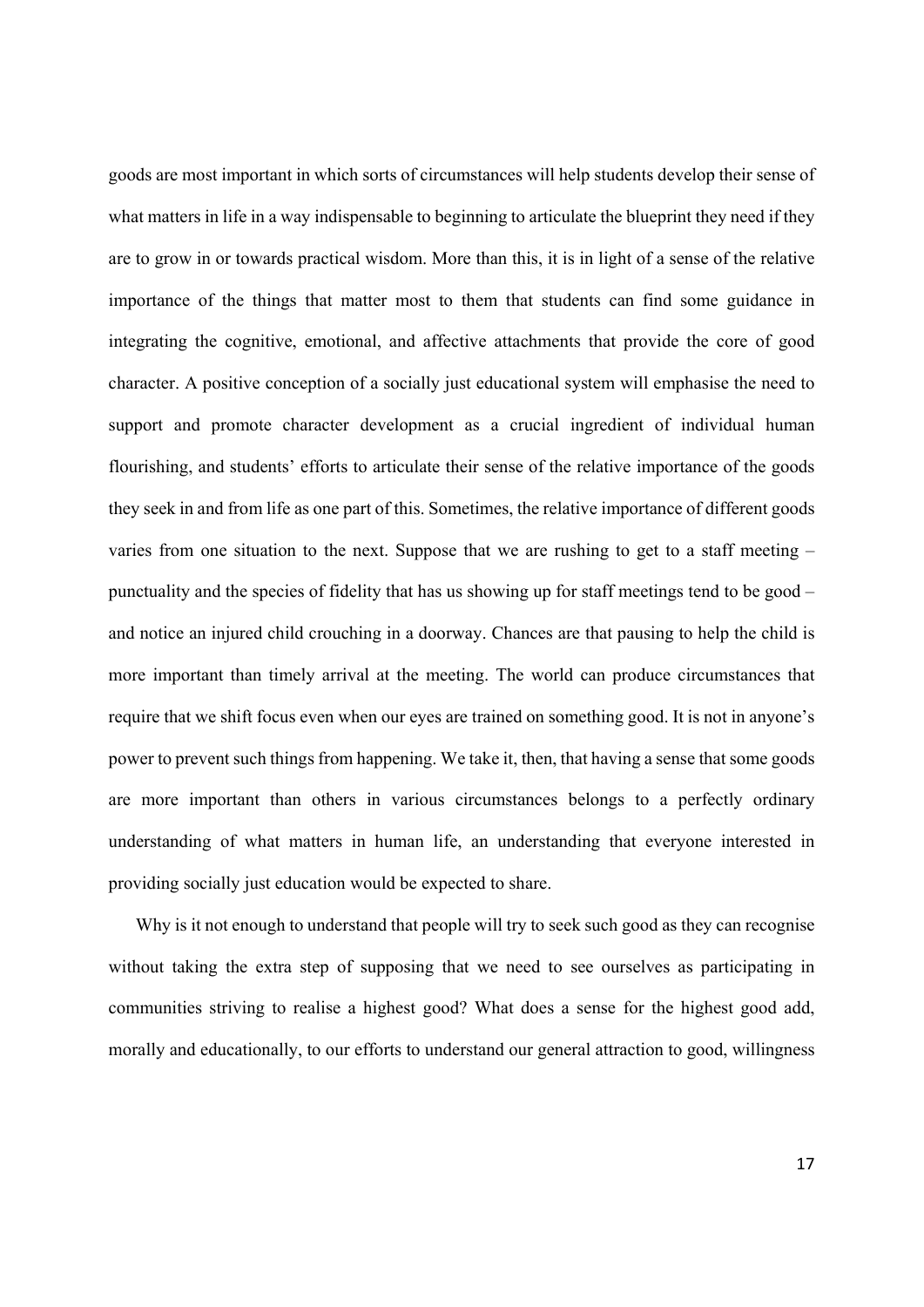to will the good in others and self-understanding as unique individuals drawn toward participation in communities devoted to realising good in the lives of all their members?

 A sense for the highest good allows us to set our priorities better. If we know, for example, that we most want all of our students to flourish – to realise their potential, to develop their particular talents and capacities, and to support the flourishing of their fellow students – we know that lessons and classroom environments need to be geared to the needs and grounded aspirations of our students. We can use our concern over providing educational resources that promote flourishing to think differently about all aspects of our lives with our students and to provide opportunities for students to contribute to the wellbeing of their fellows. Rather than just working to strengthen their individual skills in maths, for example, we might design exercises that give more advanced students opportunities to help students who are struggling, setting up expectations in our classrooms that we thrive best when we thrive together. This is setting social justice in context rather than just focusing on specific examples of injustices.

 Then, too, having an overarching sense for the highest good explains why we may be willing to sacrifice some measure of private advantage for the sake of the higher good. As educators, we often find ourselves putting the interests of our students and institutions ahead of opportunities for private advantage. When we do this, we normally have some sense of doing so because we are willing to leave self-interest to the side for the sake of something more important. Moreover, understanding ourselves as working for the sake of shared participation in realising a higher good than mere private advantage helps us to build supportive and sustaining relationships with our colleagues, with our students, with parents, and with the broader communities that we serve, involving ourselves in networks of relationships that can sustain us when we face the ordinary run of frustrating or disappointing aspects of life and work.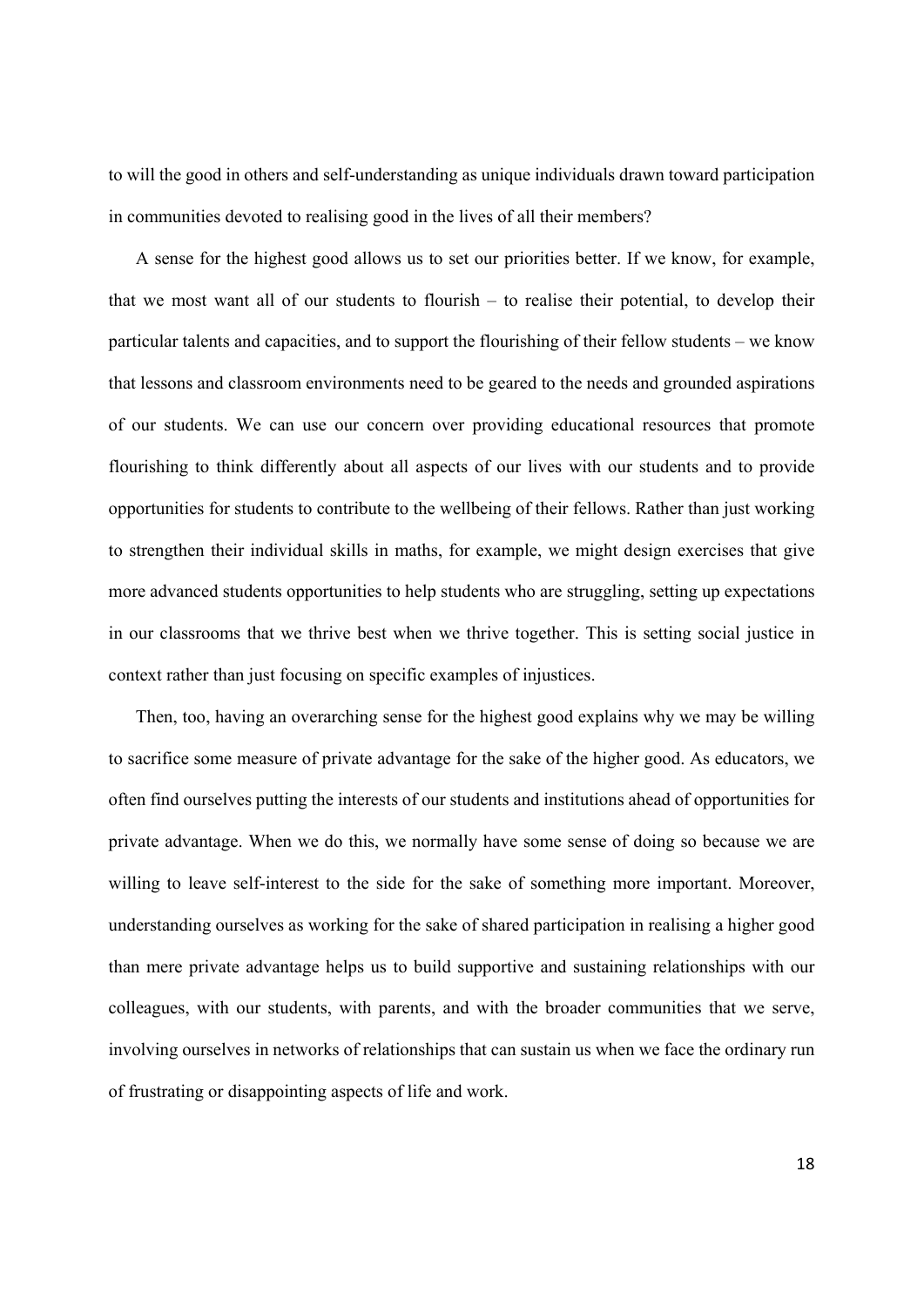Although some of the most profound thought about the highest good has been produced by thinkers operating in distinctive faith communities, nothing about this thought requires a theological basis. John Stuart Mill, for example, provided powerful secular work on the highest good throughout his career.

Philosophical interest in the highest good was still alive when John Stuart Mill published his *Utilitarianism*. Mill wrote:

From the dawn of philosophy, the question concerning the *summum bonum*, or, what is the same thing, concerning the foundation of morality, has been accounted the main problem in speculative thought, has occupied the most gifted intellects, and divided them into sects and schools, carrying on a vigorous warfare against one another. And after more than two thousand years the same discussions continue, philosophers are still ranged under the same contending banners, and neither thinkers nor mankind at large seem nearer to being unanimous on the subject, than when the youth Socrates listened to the old Protagoras…. (Mill, 1969, vol. 10, p. 203).

Famously, Mill held that the highest good is the greatest happiness for the greatest number of people. And Mill took it that it was in our power to attain this end, although what Mill understood by 'happiness' is far more interesting than what Jeremy Bentham or, later, Henry Sidgwick had in view. More than this, Mill argued that attaining the end that governed and shaped his utilitarianism demanded significant collective action, political reform and cultural change (Vogler, 2002). Complaining about Bentham, Mill wrote:

[The problem with Bentham is that he has] confounded the principle of Utility with the principle of specific consequences, and has habitually made up his estimation of the approbation or blame due to a particular kind of action, from a calculation solely of the consequences to which that very action, if practised generally, would itself lead. He has largely exemplified, and contributed very widely to diffuse, a tone of thinking, according to which any kind of action or any habit, which in its specific consequences cannot be proved to be necessarily or probably productive of unhappiness to the agent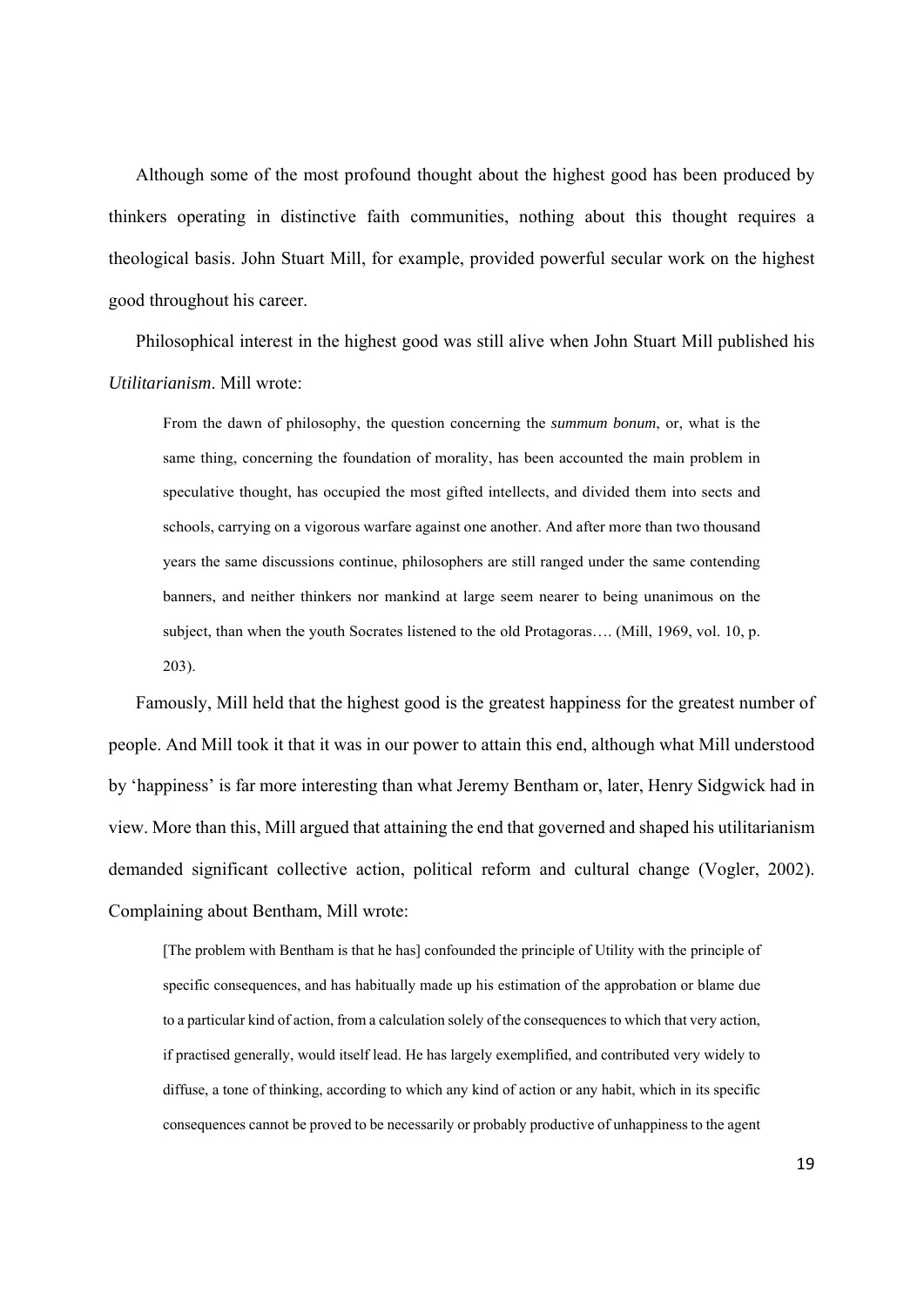himself or to others, is supposed to be fully justified; and any disapprobation or aversion entertained towards the individual by reason of it, is set down from that time forward as prejudice and superstition. It is not considered (at least, not habitually considered,) whether the act or habit in question, though not in itself necessarily pernicious, may not form part of a *character* essentially pernicious, or at least essentially deficient in some quality entirely conducive to the 'greatest happiness'.... When a moralist thus overlooks the relation of an act to a certain state of mind as its cause, and its connexion through that common cause with large classes and groups of actions apparently very little resembling itself, his estimation even of the consequences of the very act itself, is rendered imperfect. For it may be affirmed with few exceptions, that any act whatever has a tendency to fix and perpetuate the state or character of mind in which it has itself originated. And if that important element in the moral relations of the action be not taken into account by the moralist as a cause, neither probably will it be taken into account as a consequence (Mill, 1969, vol. 10, p. 8).

In short, carefully read, Mill's interest was neither in the outcomes of individual acts, nor in the outcomes of a general adoption of one or another rule. Mill's understanding of happiness was instead rooted in concern over character and self-actualisation as guided by character. Accordingly, his account of the highest good carries some of the depth of an account focused on *eudaimonia* and virtue. For this reason, it may be more accurate to couch Millian doctrine in terms of 'flourishing' than it is to cast it in terms of 'happiness', and to relate it to Aristotle and Aquinas rather than Bentham. He is, after all, the thinker who devoted a whole chapter on justice to his treatise on utility and who famously insisted that it was better to be Socrates dissatisfied than a perfectly content and happy swinish person.

 Whether or not all educationalists are comfortable signing up to the thought that there is a single highest good, best identified with the flourishing of all of our stakeholders, is moot. We think that this thought is at the root of a serious positive understanding of socially just education. Equally moot is whether or not we take it that this good shapes every aspect of our lives. We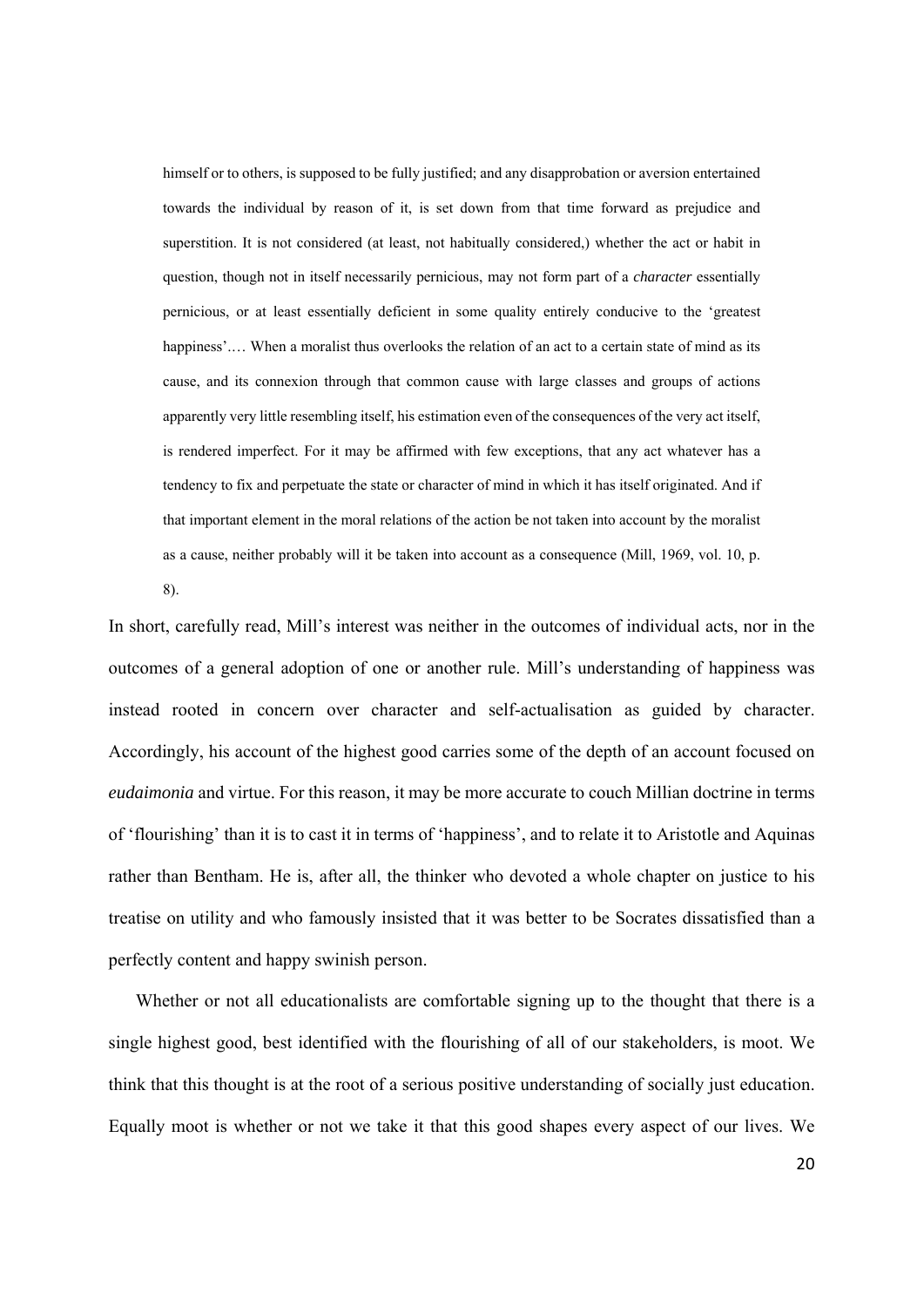contend that it has a serious claim to be the best way to organise our efforts at working toward social justice in education. What aim is better suited to bring to light the shared concern underlying recent disputes? What focus is more apt for highlighting the concern we share, even if we have been caught up in a fragmented and contentious disputation over specific injustices in education? At the very least, how can we so much as pretend to have our students' interests at heart if we fail to make room for *them* to develop a sense of their own lives as preparing them for full participation in pursuit of common good in ways that grow from their own capacities, interests and attachments?

### **V. Concluding remarks**

In this article, we have sought to re-orient the conversation about what social justice means in education. We share the sense that it is important to work against various forms of injustice in education, but in order to do so effectively, we need to work with a positive conception of what a socially just education might be. How else can we even hope to identify what is uniformly going wrong in the places where we see discrimination or other kinds of failures to serve our students, their families and the larger communities in which we work?

 To this end, we have suggested that educationalists should seek to foster and promote a positive concept of social justice that embraces flourishing. In the first instance, we should support the development of students' flourishing as individuals whose academic attainment must be integrated with personal development and opportunities to grow in wisdom. But the kind of flourishing that education must support is not just the aggregate flourishing of our many students. We must see the efforts to nurture our students in light of shared pursuit of a common good that goes well beyond aggregate private advantage. It is not just that we want to be part of a fair and importantly egalitarian educational system: a better system of education. We want to be part of a better world,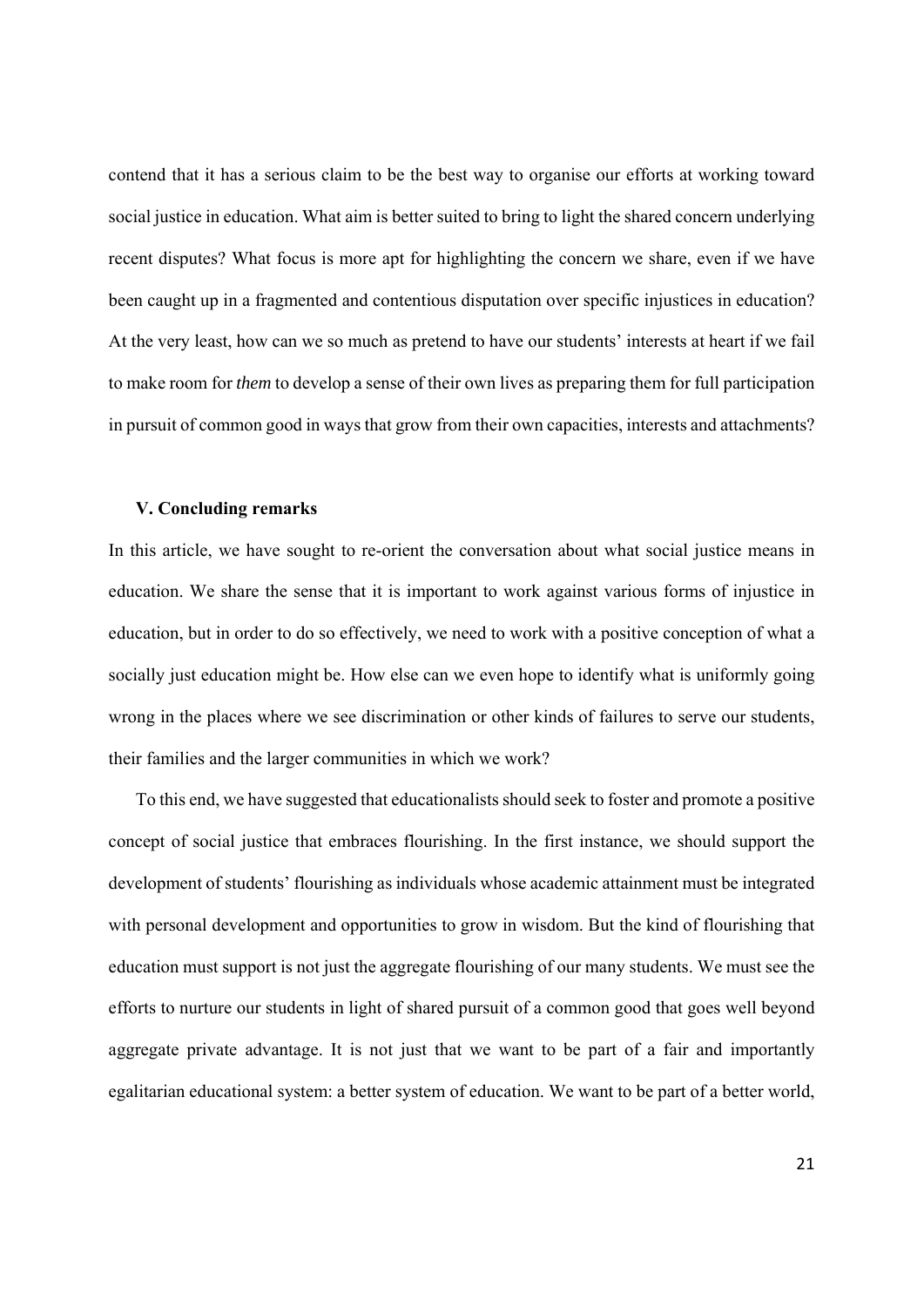and to help our students, their families and their communities participate in the realisation of a better world. We all understand that education is vital in any such effort. Our own willingness to do without some things for the sake of our students shows that we already understand our work in this broader scheme of things.

We take it that this is the better focus for work on behalf of a socially just educational system.

### **References**

Adams, M. *et al.* (Eds.) (2016) *Readings for Diversity and Social Justice* (London, Routledge).

- Ayres, W. (Ed.) (2009) *Handbook of Social Justice in Education* (London, Routledge).
- Berlin, I. (1969) Two Concepts of Liberty. In *Four Essays on Liberty* (Oxford, Oxford University Press).
- Campbell, E. (2018) Assumptions and Doctrines that Thwart the Cultivation of Virtues in Teacher Education. In T. Harrison & D. I. Walker (Eds.) *The Theory and Practice of Virtue Education* (London, Routledge).
- Courtney, S. J. (2015) Mapping School Types in England. *Oxford Review of Education*, 41 (6), 799-818.
- Darnell, C., Gulliford, L., Kristjánsson, K. & Panos, P. (2019) Phronesis and the Knowledge– Action Gap in Moral Psychology and Moral Education: A New Synthesis?. *Human Development, 62*(3), 101–129.
- Galston, W. (1991) *Liberal Purposes, Goods, Virtues, and Diversity in the Liberal State* (New York, Cambridge University Press).
- Grant, C. A. (2012) Cultivating Flourishing Lives: A robust social justice vision of education. *American Educational Research Journal, 49*(5), 910–930.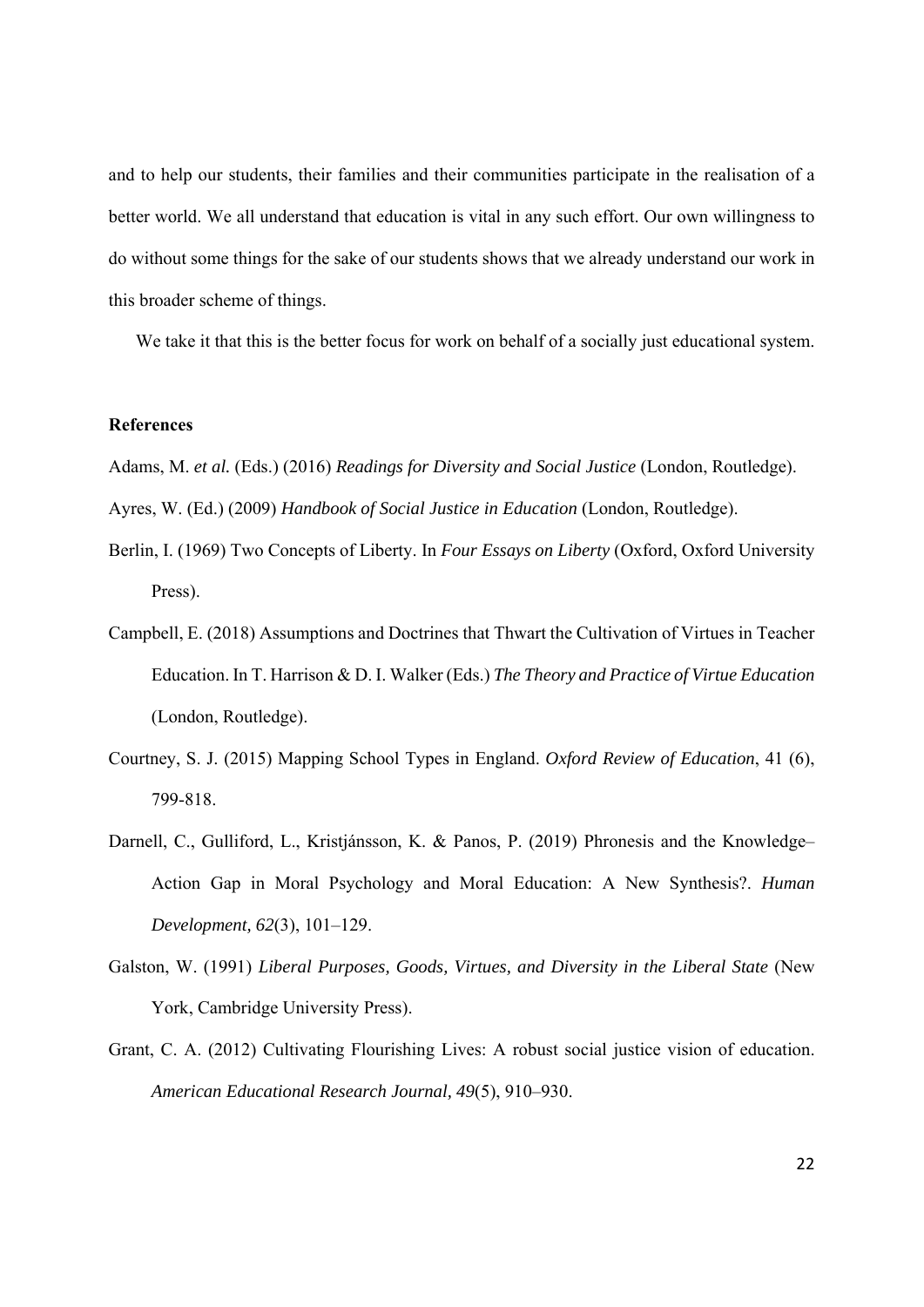- Horgan, G. (2007) *The Impact of Poverty on Young Children's Experience of School* (York, Joseph Rowntree Foundation).
- Howell, A. (2015) Exploring Children's Lived Experiences of NAPLAN. In B. Lingard, G. Thompson, and S. Sellar (Eds.) *National Testing in Schools: An Australian Assessment*, 164- 180 (London, Routledge).
- Hutchings, M., Francis, B. and Kirby, P. (2016) *Chain Effects: The impact of academy chains on low-income students* (London, Sutton Trust).

Kristjánsson, K. (2006) *Justice and Desert-Based Emotions* (Aldershot, Ashgate/Routledge).

- Kristjánsson, K. (2020) *Flourishing as the Aim of Education: A neo-Aristotelian view* (London, Routledge).
- Kulz, C. (2014) 'Structure Liberates?': Mixing for Mobility and the Cultural Transformation of 'Urban Children' in a London Academy. *Ethnic and Racial Studies* 37 (4), 685-701.
- MacIntyre, A. (1987) The Idea of the Educated Public. In G. Haydon (Ed.), *Education and Values: The Richard Peters lectures* (pp. 15–36) (London, Institute of Education).
- Mill, J. S. (1969) *Collected Works of John Stuart Mill* (Toronto, University of Toronto Press).
- Peterson, C. & Seligman, M. E. P. (2004) *Character Strengths and Virtues: A handbook and classification* (Oxford, Oxford University Press).

Rawls, J. (1971) *A Theory of Justice* (Cambridge, Harvard University Press).

- Rosmini-Serbati, A. (1848) The Constitution under Social Justice, in (2001) *A New Essay Concerning the Origin of Ideas* (Durham, Rosmini House).
- Sahlberg, P. (2011) *Finnish Lessons: What Can the World Learn from Educational Change in Finland?* (New York, Teachers' College Press).

Sandel, M. (2009) *Liberalism and the Limits of Justice* (New York, Cambridge University Press).